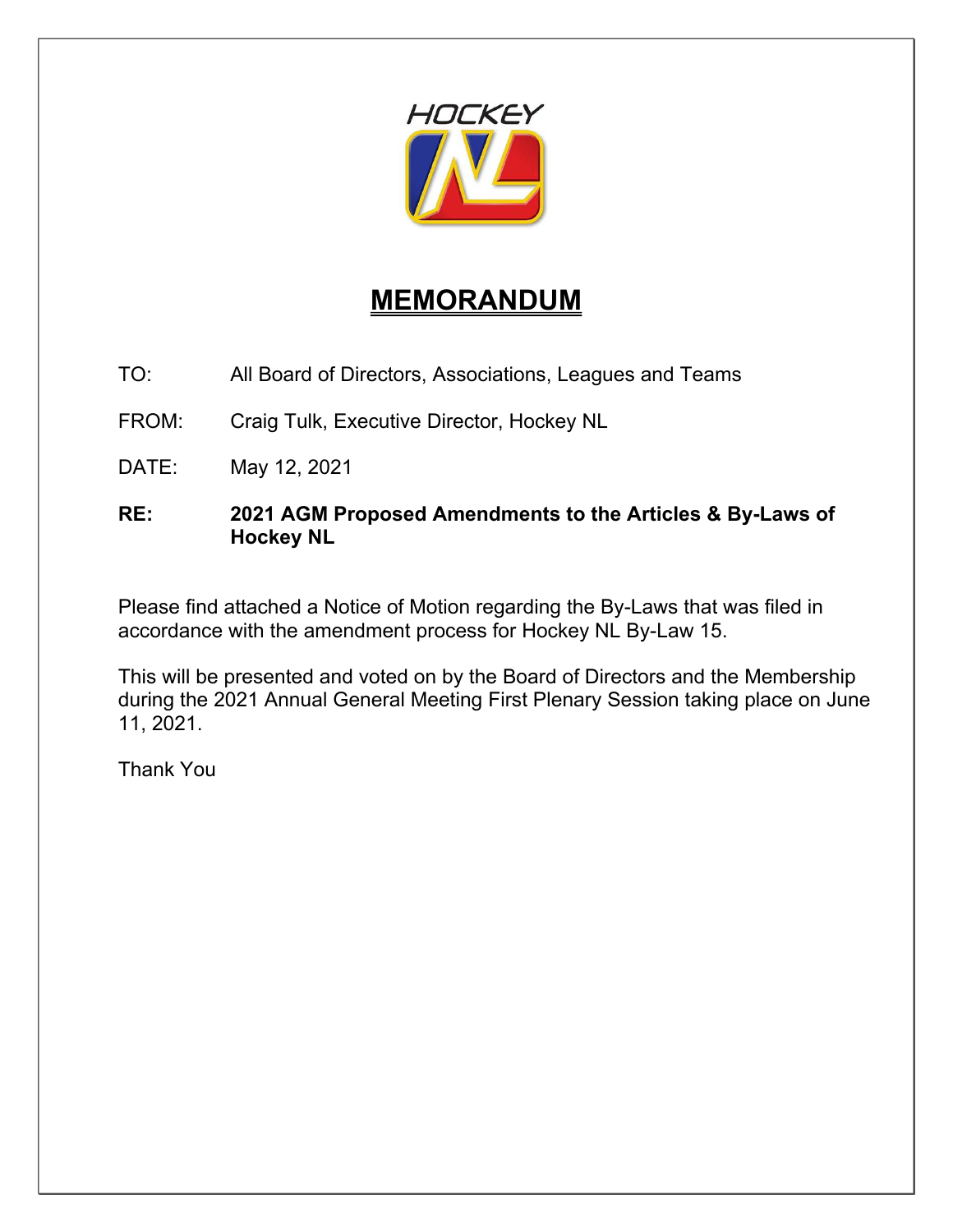#### **NOTICE OF MOTION**

**OF**

#### **Hockey Newfoundland and Labrador Inc.** (the "**Corporation**")

NOTICE IS HEREBY GIVEN that the Annual Meeting of the members of the Corporation will be held at the Albatross Hotel, Gander, NL on June 11, 2021 at 7:30 p.m. local time to:

- 1. consider and, if thought advisable, pass a special resolution (the "**Special Resolution**"), with or without variation, approving:
	- (i) revisions to the by-laws of the Corporation pursuant to the *Corporations Act* (NL) effective the 11th day of June, 2021; and
	- (ii) the filing of articles of amendment with the Registrar of Companies (the "**Articles of Hockey NL**") on or before the  $11<sup>th</sup>$  day of July, 2021;
- 2. to elect directors of the Corporation;
- 3. to provide an annual report to the members of the Corporation; and
- 4. to transact such other business as may properly be brought before the meeting or any adjournment thereof;

A copy of the proposed amended by-laws of the Corporation is attached to this notice at Schedule "A".

A copy of the proposed articles of amendment is attached to this notice at Schedule "B".

A copy of the proposed Special Resolution is attached to this notice at Schedule "C".

DATED the 12<sup>th</sup> day of May, 2021 BY ORDER OF THE BOARD OF DIRECTORS.

Per: Jack Lee Title: President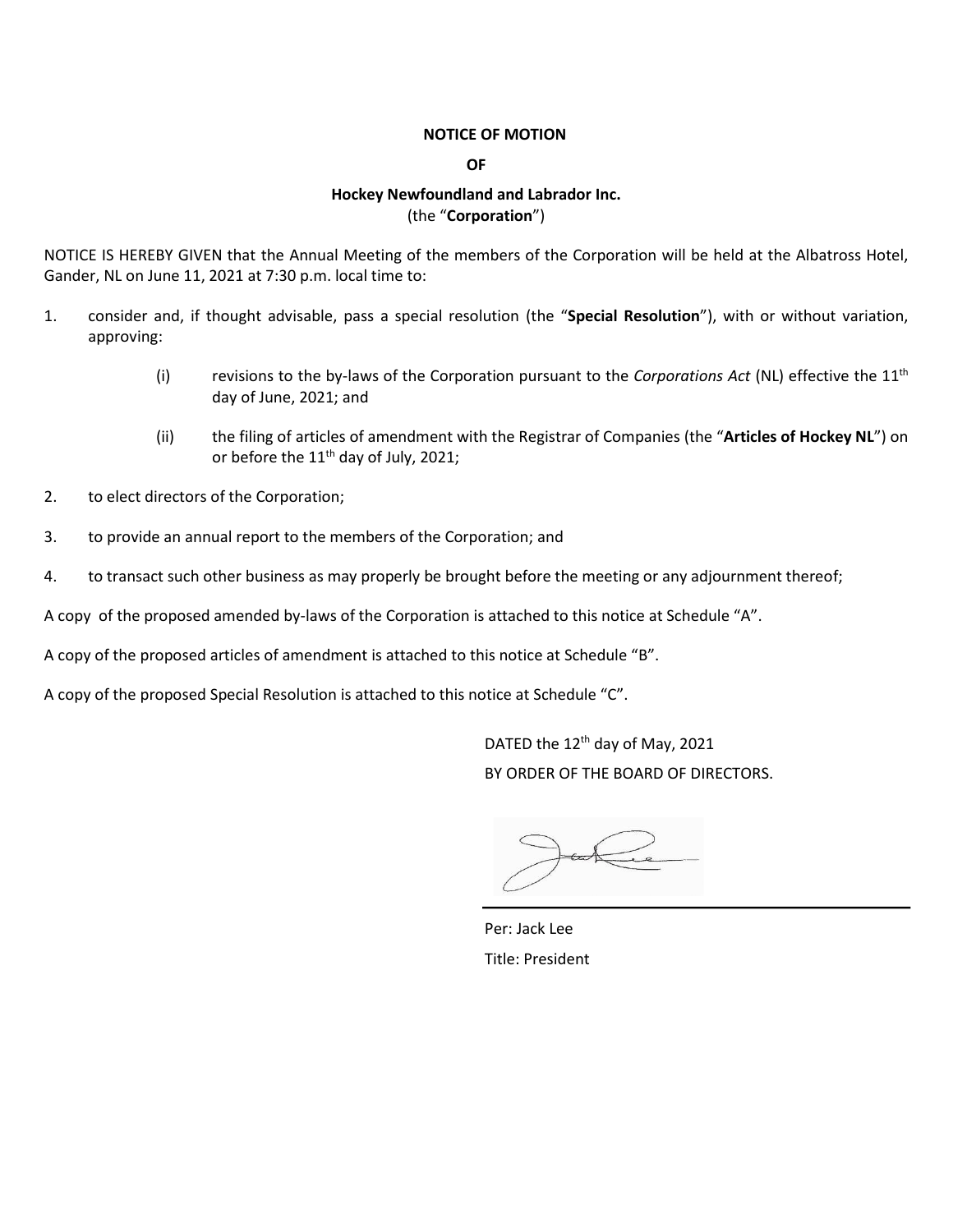**SCHEDULE "A"**

**By-laws of Hockey NL Inc.**



# HOCKEY NEWFOUNDLAND AND LABRADOR INC.

## **BY-LAWS**

WHEREAS Hockey Newfoundland and Labrador Inc. is a corporation made up of members and individuals established to promote and foster hockey through fair play, and maintain and increase interest in the game of hockey by ensuring that all organized amateur hockey is developed within the Newfoundland and Labrador branch (Member) of Hockey Canada in accordance to prescribed standards.

BE IT ENACTED as the By-laws of Hockey Newfoundland and Labrador:

## I GENERAL

- 1.1 Purpose These By-laws relate to the general conduct of the affairs of the Corporation.
- 1.2 Definitions The following terms have these meanings within the By-laws:
	- a) Act the Corporations Act (Newfoundland and Labrador), or any successor legislation, including all regulations pursuant to the Act, as amended from time to time;
	- b) Annual Meeting of Members shall have the meaning set forth in section 3.1 of these By-laws;
	- c) Auditors an individual, partnership, or corporation appointed by the Members at the Annual Meeting of Members to audit the books, accounts, and records of the Corporation for a report to the Members at the Annual Meeting of Members, or otherwise in accordance with the Act;
	- d) Articles means
		- i. the original or restated articles of incorporation, articles of amendment, articles of amalgamation, articles of continuance, articles of reorganization, articles of dissolution and articles of revival of the Corporation, and
		- ii. a statute, letters patent, a memorandum of association, certificate of incorporation, or other constating instrument evidencing the corporate existence of the Corporation as continued under the Act.
	- e) Board the board of directors of the Corporation;
	- f) By-laws these By-laws, including any schedules attached hereto, which are, from time to time, in force;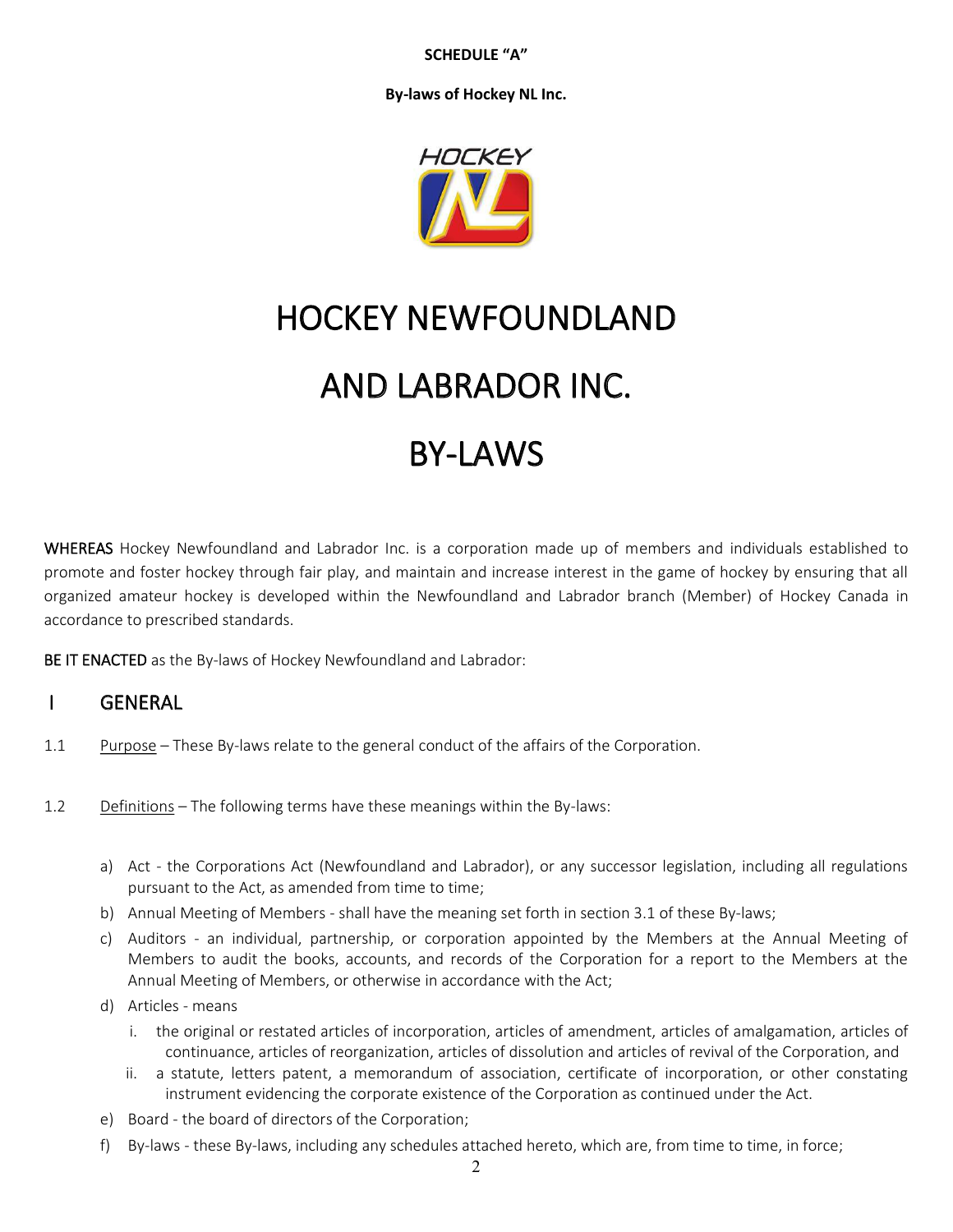- g) Corporation Hockey Newfoundland and Labrador Inc. (also referred to herein as "Hockey NL");
- h) Council Executive Committees are the elected Committees of the four (4) Committees of the five (5) membership groups that report to the Board and have the authority as defined in these By-Laws to operate and administer the affairs of the Divisions;
- i) Day days including weekends and holidays Day shall not to be extended should a day fall on a weekend or holiday;
- j) Delegate(s) the individual appointed by the Member in accordance with these By-laws to attend meetings of the Members on behalf of the Member;
- k) Director an individual elected or appointed to serve on the Board pursuant to these By-laws;
- $\vert$ ) Divisions the four (4) membership groups of Senior, Junior, Minor and Female, each individually referred to as a "Division". Divisions - the five (5) membership groups of Senior, Junior, Minor, Female, and Officiating, each individually referred to as a "Division".

 $m$ }

- n) Executive Director shall have the meaning set forth in subsection 5.5e) of these By-laws.
- o) Governing Documents of Hockey NL the Articles, By-laws, regulations, playing rules and policies of Hockey NL, all as amended from time to time;
- p) Governing Documents of Hockey Canada the Articles, By-laws, regulations, playing rules and policies of Hockey Canada, as amended from time to time;
- q) Hockey Canada the self-governing body of all amateur hockey, including sledge hockey, in Canada;
- r) Hockey NL Appeals and Dispute Committee Shall have the meaning set forth in article XVI of these By-laws;
- s) Leagues defined by the Corporation, including sanctioned by the Corporation and complying with Hockey Canada regulations, each individually referred to as a "League";
- t) Member the Voting Members and Non-Voting Members of the Corporation;
- u) Membership Listing the annual approved Hockey NL listing of Members in good standing;
- v) Nominations Committee Shall have the meaning set forth in section 4.5 of these By-laws;
- w) Non-Voting Member shall have the meaning set forth in section 2.1 of these By-laws;
- x) Officer an individual elected or appointed to serve as an Officer of the Corporation pursuant to these By-laws;
- y) Ordinary Resolution a resolution passed by a majority of the votes cast by the Members or Directors who voted in respect of that resolution;
- z) Regulations the Regulations of Hockey NL, as amended from time to time;
- aa) Special Resolution a resolution passed by at least two-thirds of the votes cast by the Members who voted in respect of that resolution;
- bb) Teams A collection of players so defined and sanctioned by the Corporation and complying with Hockey Canada Regulations, each individually referred to as a "Team";
- cc) Voting Member shall have the meaning set forth in section 2.1 of these By-laws.
- 1.3 Registered Office The registered office of the Corporation will be in the place specified in the Articles or at such location therein as the Board may from time to time determine.
- 1.4 No Gain for Members The Corporation has no authorized share capital and will be carried on without the purpose of gain for its Members, and any profits or other accretions to the Corporation will be used in furthering its undertaking.
- 1.5 Ruling on By-laws Except as provided in the Act, the Board will have the authority to interpret any provision of these By-laws that is contradictory, ambiguous, or unclear, provided such interpretation is consistent with the objects of the Corporation.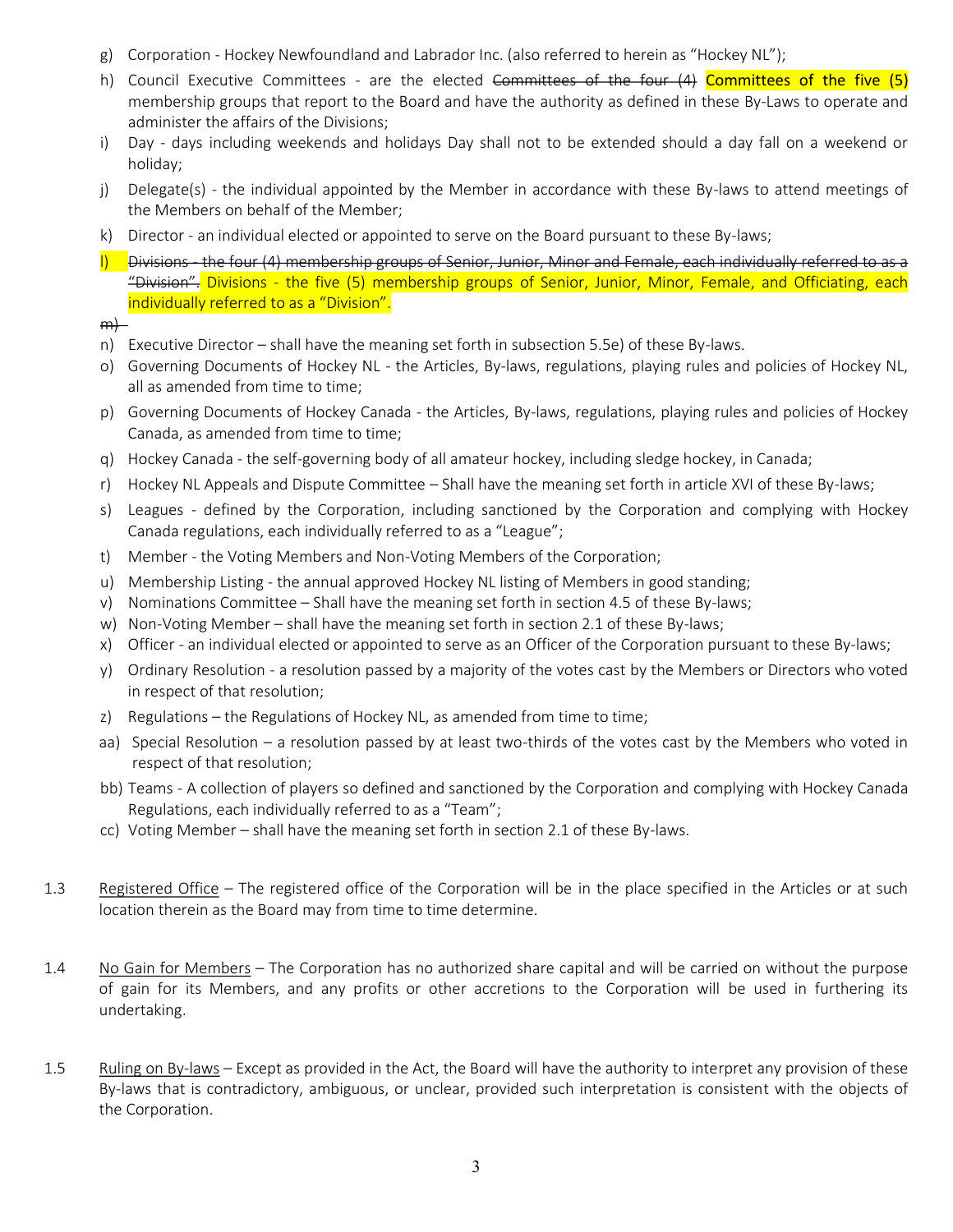- 1.6 Conduct of Meetings Unless otherwise specified in these By-laws, meetings of the Members and meetings of the Board will be conducted according to Robert's Rules of Order and shall comply with the Act, as may be amended from time to time.
- 1.7 Interpretation Words importing the singular will include the plural and vice versa, words importing the masculine will include the feminine and vice versa, and words importing persons will include bodies corporate. Words importing an organization name, title, or program will include any successor organizational name, title, or program.
- 1.8 Jurisdiction Hockey NL is responsible for and has jurisdiction over all amateur hockey, as defined by Hockey Canada, within the province of Newfoundland and Labrador.
- 1.9 Hockey Canada Rules The provisions of the Governing Documents of Hockey Canada shall apply in all matters except where modified by these By- laws, which have an overriding effect by virtue of having authorization under the terms of Governing Documents of Hockey Canada.

## II MEMBERSHIP

- 2.1 Categories The Corporation shall have the following categories of membership:
	- a) The voting Members shall be those enumerated in the Membership Listing of Hockey NL and shall be entitled to receive notice of, and have the right to attend all meetings of the Members (each a "Voting Member", and collectively the "Voting Members"). Each Voting Member shall be represented at a meeting of the Members by their Delegate. The Voting Members shall be as follows:
		- i. Minor Hockey Associations;
		- ii. Minor Hockey Leagues;
		- iii. Junior Members, comprised of Leagues and Teams;
		- iv. Senior Members, comprised of Leagues and Teams;
		- v. Female Members of Minor Hockey Associations;
		- vi. Female Hockey Leagues;
		- vii. Officials who have served a minimum of 10 years within the Branch have achieved a minimum of Level IV are currently elected to the Officiating Council; (New)

provided they are in good standing, operating in the current season, and fall under the jurisdiction of Hockey NL.

- b) The Non-Voting Members, who shall receive notice of and have the right to attend all meetings of the Members, shall be as follows (each a "Non-Voting Member", and collectively, the "Non-Voting Members"):
	- i. Associate Members any other amateur hockey corporation or association sanctioned by Hockey Canada operating within the jurisdiction of Hockey NL.
	- ii. Key Stakeholders Representatives who have an affiliation and proven relationship with the sport of hockey in Newfoundland and Labrador, as recognized by the Board, whose presence at Hockey NL functions are in the interest of promoting and growing the sport of hockey.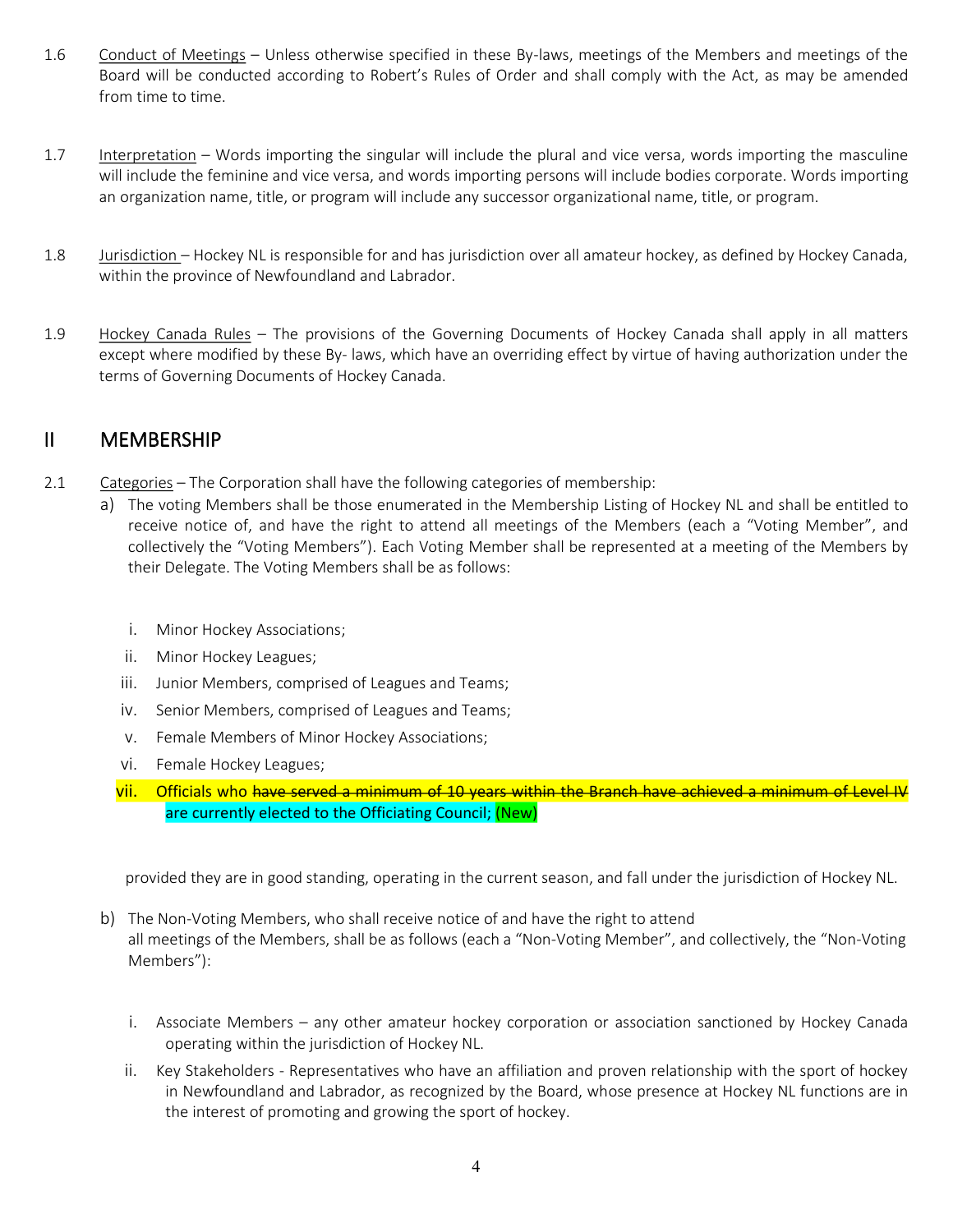## 2.2 Membership Authority – The Voting Members of the Corporation shall have power to:

- a) appoint the Auditors;
- b) amend the By-laws;
- c) elect and establish Council Executive Committees;
- d) elect Directors; and
- e) as otherwise provided in the Act and these By-laws.

#### 2.3 Member Obligations

- a) Each Voting Member is obligated to foster, conduct and control amateur hockey within its classified district or League in a manner consistent with all applicable Governing Documents of Hockey NL and Governing Documents of Hockey Canada.
- b) Each Voting Member shall not amend its governing documents in a manner that conflicts with the Governing Documents of Hockey NL or the Governing Documents of Hockey Canada. Each Voting Member shall submit all amendments or changes to its governing documents, together with a complete list of its board of directors or similar executive body, in writing annually to the Executive Director, who will include the details of such compliance in the annual report to the Board.
- c) Each Voting Member shall ensure the Board, through a qualified Auditor, shall have immediate access to all books, vouchers, reports, and records that generally pertain to the finances and operation of that Member, or any association, League or club affiliated with such Member. If the Auditor's report to the Board documents a qualified or adverse opinion, the Board may take appropriate disciplinary measures as defined in policy.
- d) Each Voting Member shall ensure that the Board receives its annual financial statements, review engagement financial statements, or financial certification statement, or any applicable Association, League or Team forming part of a Member, as so determined by the Board, in a manner that is acceptable to the Board.
- e) Each Voting Member shall ensure that all hockey related issues and concerns of the Voting Member will be regularly reported to their respective Council Executive Committee, and the Board, as applicable.
- f) Each Voting Member will bring forward to the Board for consideration and approval any material change(s) to the Member's organization and affairs and risk evident within its membership that Hockey NL should be aware of.
- g) Each Voting Member shall at all times ensure that it is compliant with all statutory requirements and all Governing Documents of Hockey NL and Governing Documents of Hockey Canada.
- 2.4 Admission of Members A Minor Hockey Association, League, Team, or organization (in this section, the "Applicant") may be admitted as a Member, or renewed as a Member, if:
	- a) the Applicant makes an application for membership in a manner prescribed by the Corporation, from time to time;
	- b) the Applicant was a Member in good standing at the time of ceasing to be a Member, if applicable;
	- c) the Applicant has paid all fees owed as prescribed by the Board;
	- d) the Applicant is not an employee or contractor receiving \$500 or more in compensation from the Corporation;
	- e) the Applicant agrees to uphold and comply with the Governing Documents of Hockey NL;
	- f) the Applicant meets all other conditions of membership as may be determined by the Board;
	- g) the Applicant falls into one of the categories listed in Section 2.1 of these By-laws; and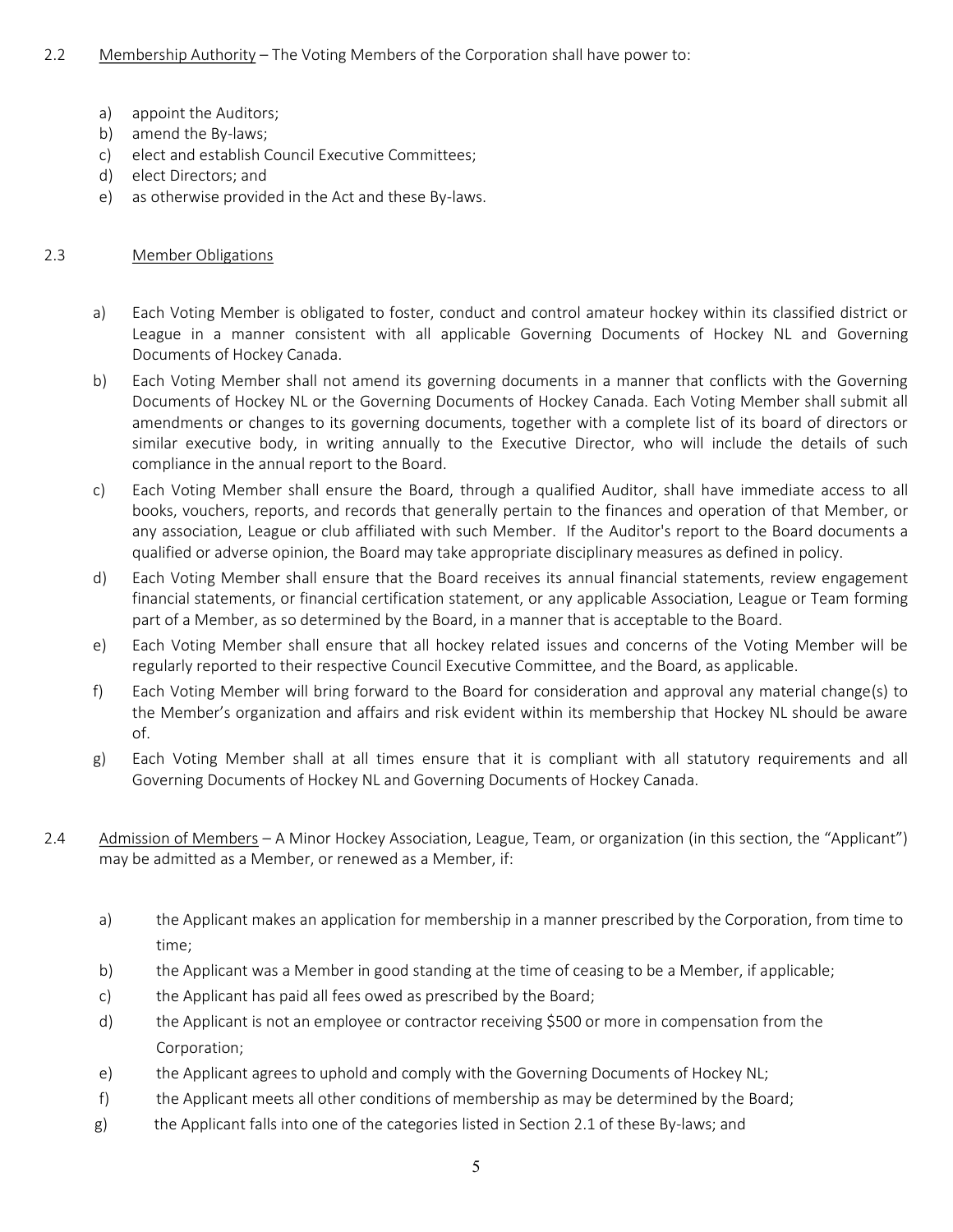- h) the Applicant has been approved by Ordinary Resolution of the Board.
- 2.5 Dues Membership fees shall be determined annually by the Board and communicated to Members in accordance with the Governing Documents of Hockey NL.
- 2.6 Duration Membership in Hockey NL is annual and each Member must re-apply as a Member annually.
- 2.7 Deadline Members shall pay the membership fees as they become due in accordance with the Governing Documents of Hockey NL.
- 2.8 Transfer Membership in the Corporation is non-transferable.
- 2.9 Discipline The Board shall have the authority to suspend and terminate the membership of any Member of the Corporation as set forth in Sections 2.10 and 2.11 below, and in accordance with the Governing Documents of Hockey NL.
- 2.10 Suspension A Member may be suspended in accordance with the Governing Documents of Hockey NL on any one (1) of the following grounds:
	- a) violating any provision of the Governing Documents of Hockey NL;
	- b) violating any provision of the Governing Documents of Hockey Canada;
	- c) violating any applicable municipal, provincial or federal law;
	- d) carrying out any conduct which may be detrimental to the Corporation as determined by the Board in its sole and absolute discretion; or
	- e) for any other reason that the Board, in its sole and absolute discretion considers to be reasonable, having regard to the purposes of the Corporation.

In the event that the Board determines that a Member should be suspended for any one or more of the preceding grounds, the President, or such other officer as may be designated by the Board, shall provide notice to the Member of the suspension taking effect immediately. The Member may then, within seven (7) days of the notice of suspension, make written submissions to the President, or such other officer as may be designated by the Board. The Board shall then have twenty (20) days to reach a decision and notify the Member whether the suspension is lifted, the suspension is upheld, or the Member's membership is terminated. If the suspension is upheld, the Board may set out the timeline or any requirements before the suspension is withdrawn.

- 2.11 Termination Membership in the Corporation may be terminated in accordance with the Governing Documents of Hockey NL which for clarity include, but are not limited to, the following:
	- a) the expiration of the Member's annual membership, unless renewed in accordance with these By-laws;
	- b) the Member being terminated in accordance with Section 2.10 above;
	- c) the Member failing to maintain any of the qualifications or conditions of membership described in Section 2.1 and 2.3 of these By-laws;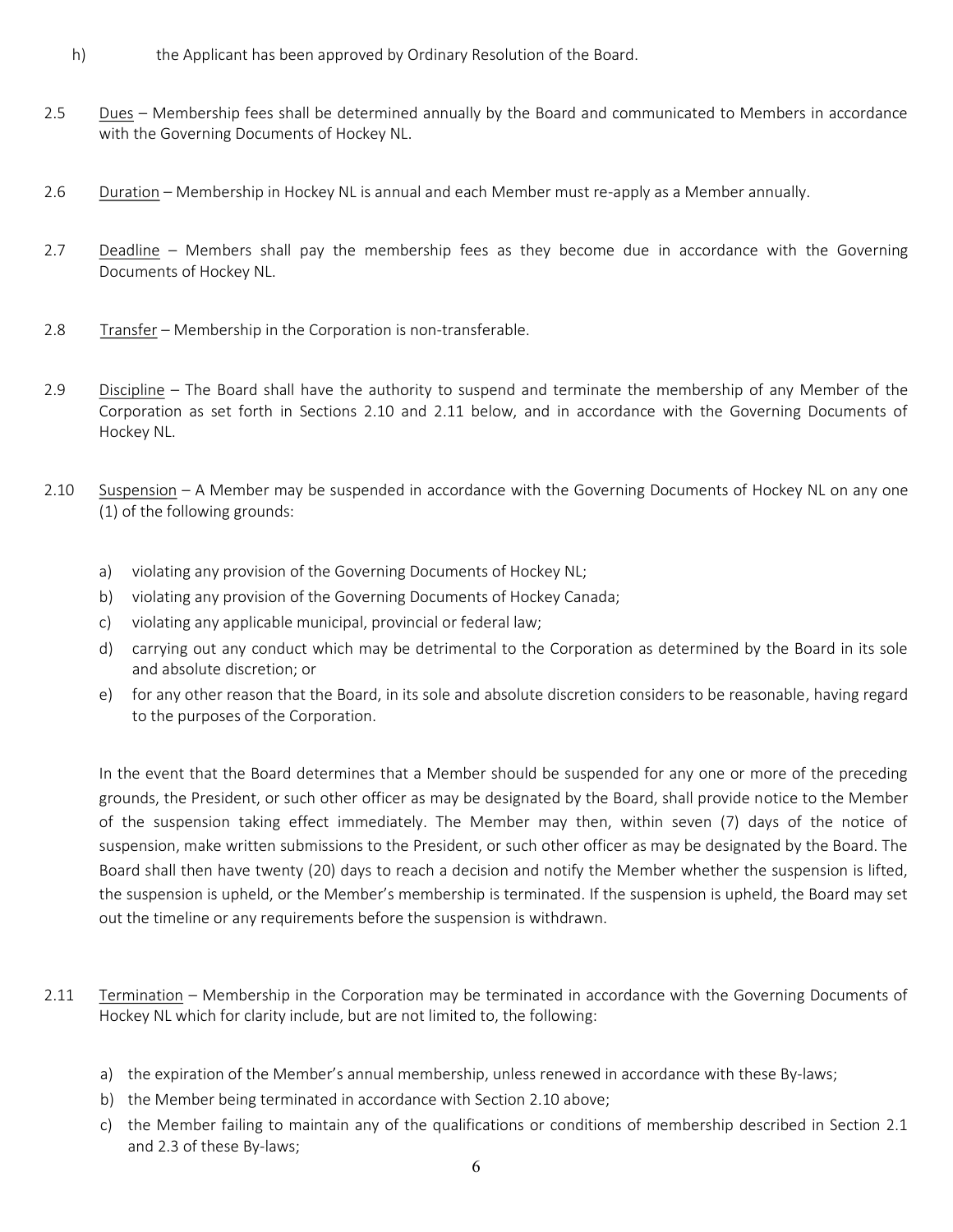- d) the Member resigning by giving written notice to the Corporation;
- e) the dissolution of the Corporation;
- f) the Member breaching the Governing Documents of Hockey NL;
- g) the Member breaching the Governing Documents of Hockey Canada;
- h) the Member's dissolution, as applicable; or
- i) by Ordinary Resolution of the Board and ratified by Special Resolution of the Members provided fifteen (15) days' notice is given to the Member and the Member is provided with reasons and the opportunity to be heard. Notice will set out the reasons for termination of membership and the Member receiving the notice will be entitled to submit a written or oral submission opposing the termination.
- 2.12 May Not Resign A Member may not resign from the Corporation when the Member is subject to disciplinary investigation or action by the Corporation.
- 2.13 Good Standing A Member will be in good standing provided that the Member:
	- a) Operated in the current season;
	- b) has not ceased to be a Member;
	- c) has not had its membership suspended or terminated, or had other membership restrictions or sanctions imposed;
	- d) has completed and remitted all documents as required by the Corporation;
	- e) has complied with the Governing Documents of Hockey NL and the Governing Documents of Hockey Canada;
	- f) is not subject to a disciplinary investigation or action by the Corporation, or if subject to disciplinary action previously, has fulfilled all terms and conditions of such disciplinary action to the satisfaction of the Board; and
	- g) has paid all required membership fees.
- 2.14 Cease to be in Good Standing Members that cease to be in good standing in accordance with section 2.13 of these By-laws will not be entitled to vote at meetings of the Members or be entitled to the benefits and privileges of membership until such time as the Board is satisfied that the Member is back in good standing.
- 2.15 Partners and Life Patrons The Corporation may grant special status to: (i) certain individuals and organizations that are significant stakeholders in the game of hockey within Hockey NL ("Partners"); and (ii) individuals who are to be recognized for their distinguished contributions to Hockey NL ("Life Patrons"). The Board may by way of Ordinary Resolution recognize such Partners and Life Patrons at such times and on such terms as it deems appropriate. Partners and Life Patrons are entitled to have such rights and responsibilities as the Board may, from time to time, determine and shall have no right to vote at a meeting of Members. For clarity, recognition of a Partner by the Corporation shall not constitute a partnership between or joint venture by Hockey NL and any individual or organization that is granted the special status of Partner.

## III MEETINGS OF MEMBERS

3.1 Annual Meeting of Members – The Corporation will hold annual meetings of Members at such date, time and place as determined by the Board within the Province of Newfoundland and Labrador. The Annual Meeting of Members will be held within fifteen (15) months of the last Annual Meeting of Members, and within six (6) months of the Corporation's fiscal year end. Any Member, upon request, will be provided, not less than twenty-one (21) days before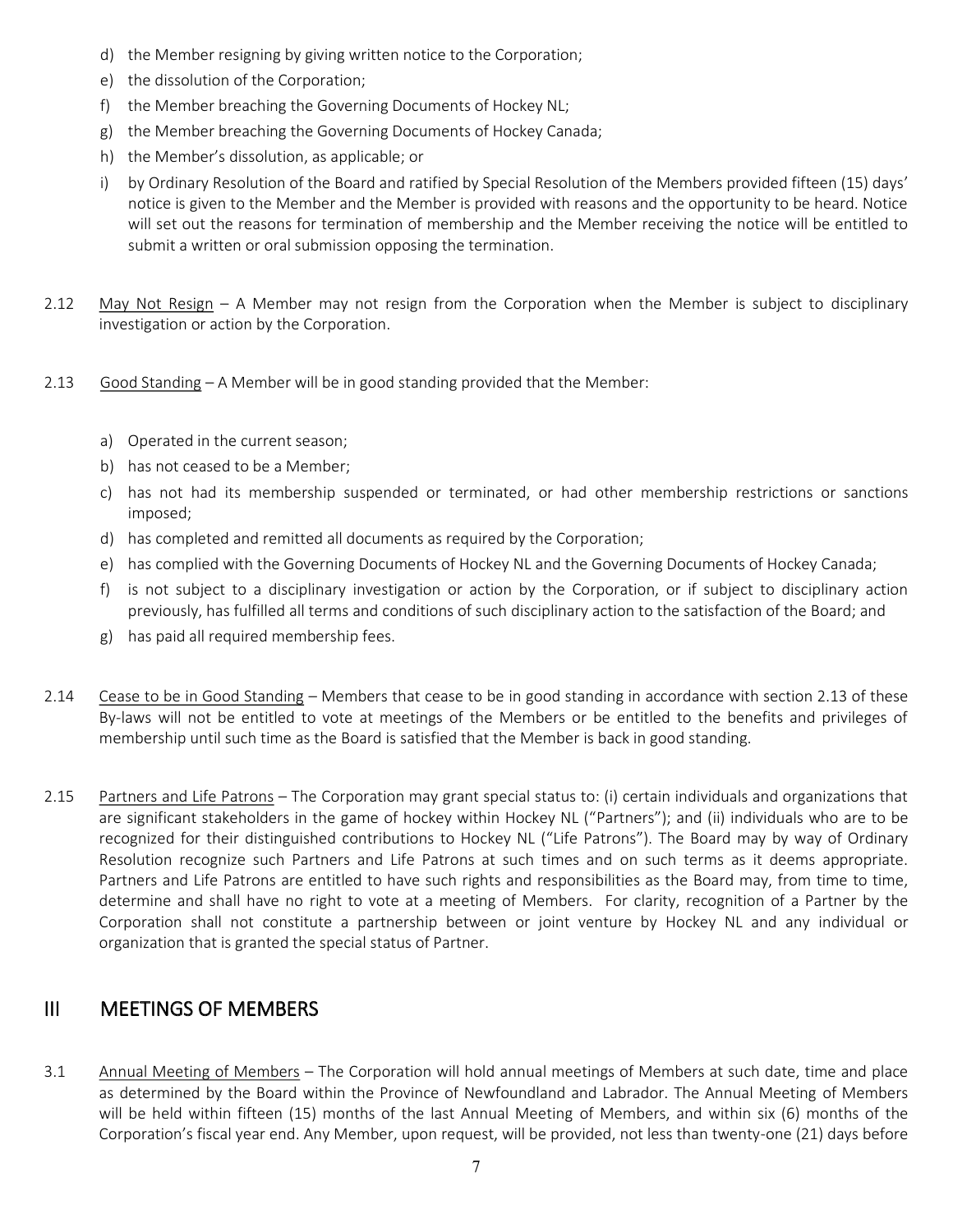the annual meeting, with a copy of the approved financial statements, auditor's report (if any) or review engagement report (if any).

- 3.2 Special Meeting A Special Meeting of the Members may be called at any time by Ordinary Resolution of the Board or upon the written requisition of five percent (5%) or more of the Members for any purpose connected with the affairs of the Corporation that does not fall within the exceptions listed in the Act, or is otherwise inconsistent with the Act, within twenty-one (21) days from the date of the deposit of the requisition with each Director and with the Corporation at is registered office.
- 3.3 Participation/Holding by Electronic Means Any Director or person entitled to attend a meeting of Members may participate in the meeting by telephone or electronic means that permit all participants to communicate adequately with each other during the meeting if the Corporation makes such means available. A person so participating in a meeting is deemed to be present at the meeting. The Members may determine that the meeting be held entirely by telephone or electronic means that permit all participants to communicate adequately with each other during the meeting.
- 3.4 Notice Written or electronic notice of the date of the Annual Meeting of Members will be given to all Members in good standing, Directors, and the Auditors (if appointed) at least twenty-one (21) days and not more than fifty (50) days prior to the date of the meeting. Notice will contain a proposed agenda, reasonable information to permit Members to make informed decisions, nominations of Directors, and the text of any resolutions or amendments to be decided.
- 3.5 Other Business No other item of business will be included in the notice of the Annual Meeting of Members unless notice in writing of such other item of business, or a Member's proposal, has been submitted to the Board sixty (60) days prior to the Annual Meeting of Members in accordance with procedures as approved by the Board. Copies of all such proposals, together with copies of any amendments thereto, proposed by the Board and copies of all resolutions put forward by the Board shall be sent to all Members with the agenda and the notice calling an Annual Meeting of Members.
- 3.6 Waiver of Notice Any person who is entitled to notice of a meeting of the Members may waive notice, and attendance of the person at the meeting is a waiver of notice of the meeting, unless the person attends the meeting for the express purpose of objecting to the transaction of any business on the grounds that the meeting was not lawfully called.
- 3.7 Quorum 51% of Members who are enumerated in the Membership Listing of Hockey NL and in good standing will constitute a quorum.
- 3.8 Agenda The agenda for the Annual Meeting of Members may include:
	- a) Call to order
	- b) Establishment of quorum
	- c) Appointment of scrutineers
	- d) Approval of the agenda
	- e) Approval of minutes of the previous Annual Meeting of Members
	- f) Presentation of reports
	- g) Report of Auditors (if any)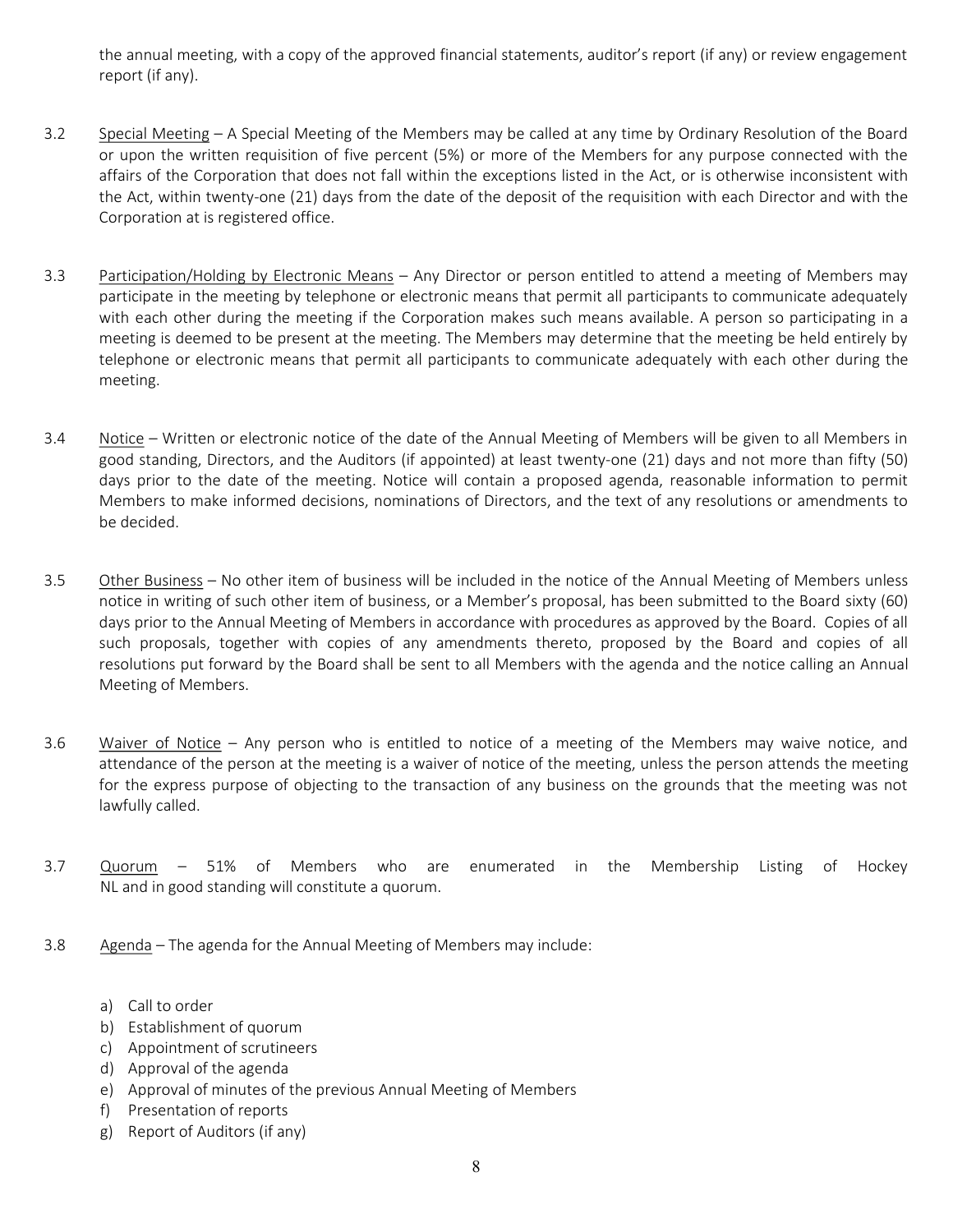- h) Appointment of Auditors (if any)
- i) Business as specified in the meeting notice
- j) Election of new Directors
- k) Adjournment
- 3.9 Scrutineers At the beginning of each meeting, the Board may appoint two (2) or more scrutineers who will be responsible for ensuring that votes are properly cast and counted while maintaining the secrecy of how the vote was cast by the Member.
- 3.10 Adjournments At any meeting of the Members where a quorum is present, the Members may, upon the approval of a majority of the Members present, adjourn a meeting of Members to a fixed date which is held within thirty (30) days of the meeting being adjourned, with no further notice required except that the Corporation shall provide written notice to the Members of the new date. If the meeting of Members is adjourned to a fixed date outside of thirty (30) days from the original date, notice must be provided to the Members in accordance with these By-laws. Any business may be brought before or dealt with at any adjourned meeting which might have been brought before or dealt with at the original meeting in accordance with the notice calling the same.
- 3.11 Attendance The only persons entitled to attend a meeting of the Members are the Members, Delegates, Directors, Auditors (or the person who has been appointed to conduct a review engagement, if any), and others who are entitled or required under any provision of the Act to be present at the meeting. Any other person may be admitted only if invited by the Board, or with the majority consent of the Members present.
- 3.12 Voting Rights of Members The voting rights of each Voting Member, so long as they are in good standing, shall be as follows:
	- a) Voting Members

Except as otherwise required by the Act, Voting Members shall receive the following votes:

- i. Minor Hockey Association Members Each Minor Hockey Association shall receive One (1) vote;
- ii. Minor Hockey League Members Each Minor Hockey League Member shall receive One (1) vote;
- iii. Junior Members
	- 1) Each League One (1) vote;
	- 2) Each Team One (1) vote;
- iv. Senior Members
	- 1) Each League One (1) vote;
	- 2) Each Team One (1) vote;
- v. Female Members One (1) Female Hockey Representative of each Minor Hockey Association shall receive One (1) vote;
- vi. Female Hockey League Members Each Female Hockey League Member shall receive One (1) vote;
- vii. Elected members of the Council Executive Committees Each shall receive One (1) vote;
- viii. Officials who have served a minimum of 10 years within the Branch and have achieved a Level IV certification shall receive One (1) vote to determine the Officiating Council members only; and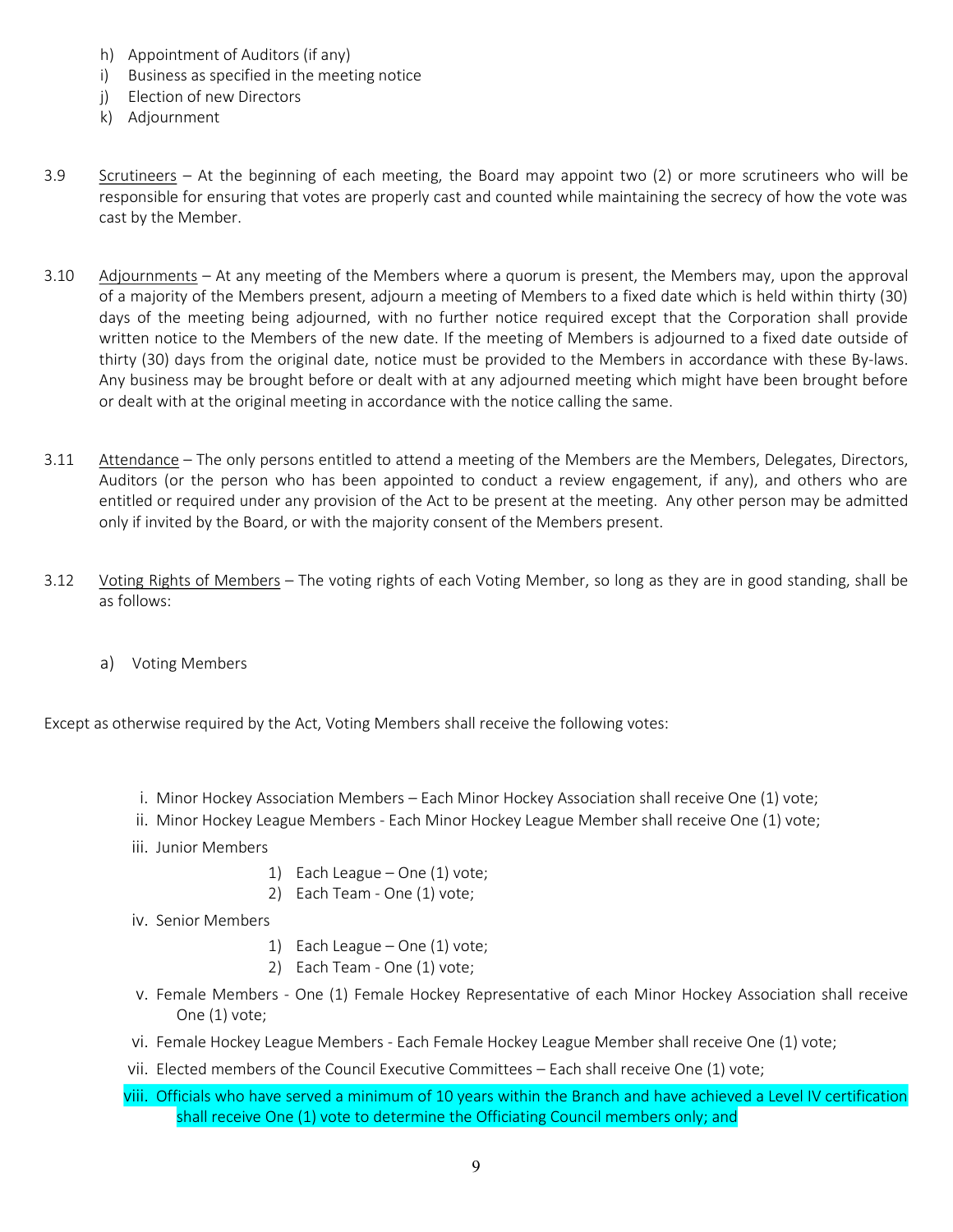## ix. Officials who have served a minimum of 10 years within the Branch and have achieved a minimum of Level  $\frac{14}{10}$  are currently elected to the Officiating Council-Each shall receive One (1) vote; and

b) Non-Voting Members

Except as otherwise required by the Act, Non-Voting Members shall not be entitled to vote.

- 3.13 Voting Powers Each Voting Member shall be entitled to vote on every issue presented to the Members at a meeting of the Members. Non-Voting Members shall not be entitled to a vote at any meeting of the Members, except as specifically required by the Act.
- 3.14 Eligibility of Votes On a date that shall not precede the meeting by more than 50 days or by less than 21 days, the Board will determine the Members eligible to vote at a meeting of the Members.
- 3.15 Delegates If applicable, Members will appoint in writing (inclusive of electronic notice) to the Corporation, seven (7) days prior to the meeting of Members, the name of the Delegate to represent the Member at such meeting. A meeting of Delegates for all purposes is a meeting of the members with all the powers of such a meeting.
- 3.16 Proxy Voting Delegates shall not be permitted to vote by proxy.
- 3.17 Voting by Mail or Electronic Means A Member may only vote by mail, or by telephone or electronic means, if:
	- a) the Corporation has made available a procedure that permits voting by mail, telephone, or electronic means and communicated such procedure to Members in advance of the vote;
	- b) the method of communication enables votes to be gathered in a manner that permits its subsequent verification;
	- c) the Corporation is not able to identify how each Member voted; and
	- d) the Corporation is able to review and/or audit the voting if requested by the Members.
- 3.18 Determination of Votes Unless as otherwise provided in these By-laws, votes will be taken by a show of hands or oral assent or dissent unless a secret ballot is demanded by a Member properly present. In the event a secret ballot is demanded, a motion for taking votes by secret ballot shall first be made and then a majority of the Members shall be required to take votes by secret ballot.
- 3.19 Majority of Votes Except as otherwise provided in these By-laws or the Act, approval by Ordinary Resolution will be required on all matters. In the case of a tie, the resolution or matter subject to vote is defeated.
- 3.20 Written Resolution A resolution signed by all the Members entitled to vote on that resolution at a meeting of Members is as valid as if it had been passed at a meeting of Members.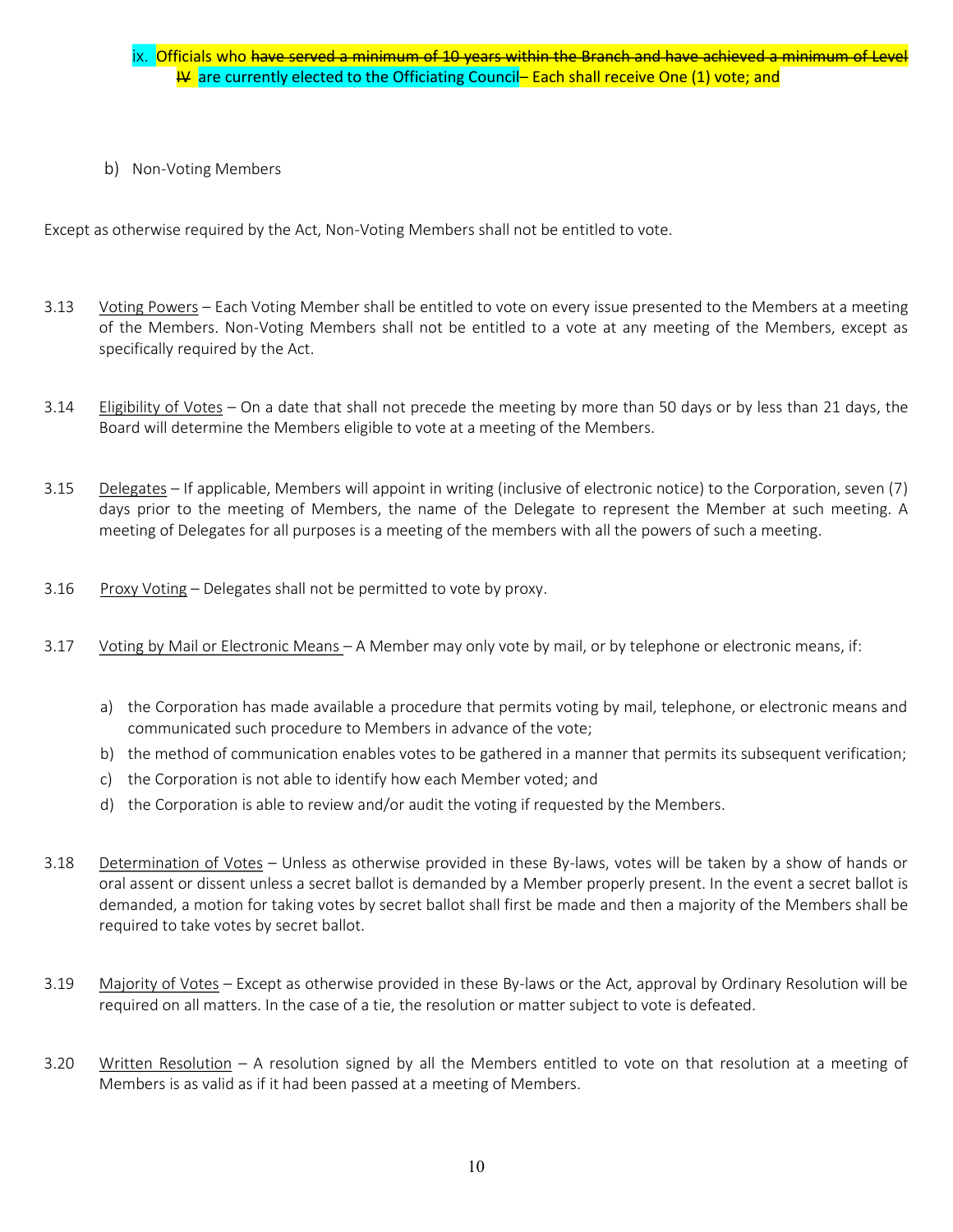3.21 State of Emergency – In a state of emergency as determined by the Board in its sole and absolute discretion, the Board may call a meeting of the Members on forty-eight (48) hours' notice. Any meeting called pursuant to this Section 3.21 shall be only to discuss the urgent matters related to the state of emergency, and unless the notice required by Section 3.4 is waived unanimously by the Voting Members and the quorum requirement in Section 3.7 is met, or the applicable government authorities have passed a special order relating to notice and quorum requirements applicable to the Corporation, no resolutions may be passed by the Members.

## IV GOVERNANCE

- 4.1 Directors The Board shall consist of the Directors specified in the Corporation's most recent notice of directors filed with the Registry of Companies (Newfoundland and Labrador).
- 4.2 Composition of the Board The Board shall consist of the following individuals who shall be elected by the Voting Members:
	- a) a President who shall be elected as both a Director and the President of the Corporation;
	- b) a Vice-President who shall be elected as both a Director and the Vice President of the Corporation;
	- $c)$  four (4) Directors who one (1) of each shall be nominated and elected from each Division; four (4) Directors who one (1) of each shall be the Chair of the Female, Minor, Senior and Junior Divisions;
	- d) the Referee in Chief; (new)
	- e) the Hockey Development Chair; (new)
	- f) one (1) director who shall be elected as both a Director and the Treasurer of the Corporation;
	- g) an at large Director who shall be elected as a Director of the Corporation; and
	- h) following the final term of the Past-President (4.3) which will commence at the 2021 Annual Meeting of Members, an at large Director who shall be elected as a Director of the Corporation.
- 4.3 Final Immediate Past President The immediate past-President of the Corporation following the 2021 Annual Meeting shall serve as a Director of the Corporation (as the final "Past-President"). The Past-President shall serve at the pleasure of the Board for a period of no more than one (1) term following the election of the newly elected President.
- 4.4 Eligibility To be eligible to serve as a Director, an individual must:
	- a) be nineteen (19) years of age or older;
	- b) not have been found to be mentally incompetent by a court in Canada or elsewhere;
	- c) have the power under law to contract;
	- d) not have the status of bankrupt; and
	- e) not be a director or officer of any Association, League or Team, or a shareholder of a Team, within Hockey NL.

A Director who has been elected and is not compliant with Section 4.4e) must, upon election, take immediate steps to become compliant. If non-compliance continues for a period of thirty (30) days from the date of election, the Director must resign as a Director in accordance with Section 4.11 below.

4.5 Nominations Committee – There shall be a nominations committee (the "Nominations Committee") which shall be responsible for: (i) ensuring on a continuing basis that the Board is composed of qualified, diverse, experienced and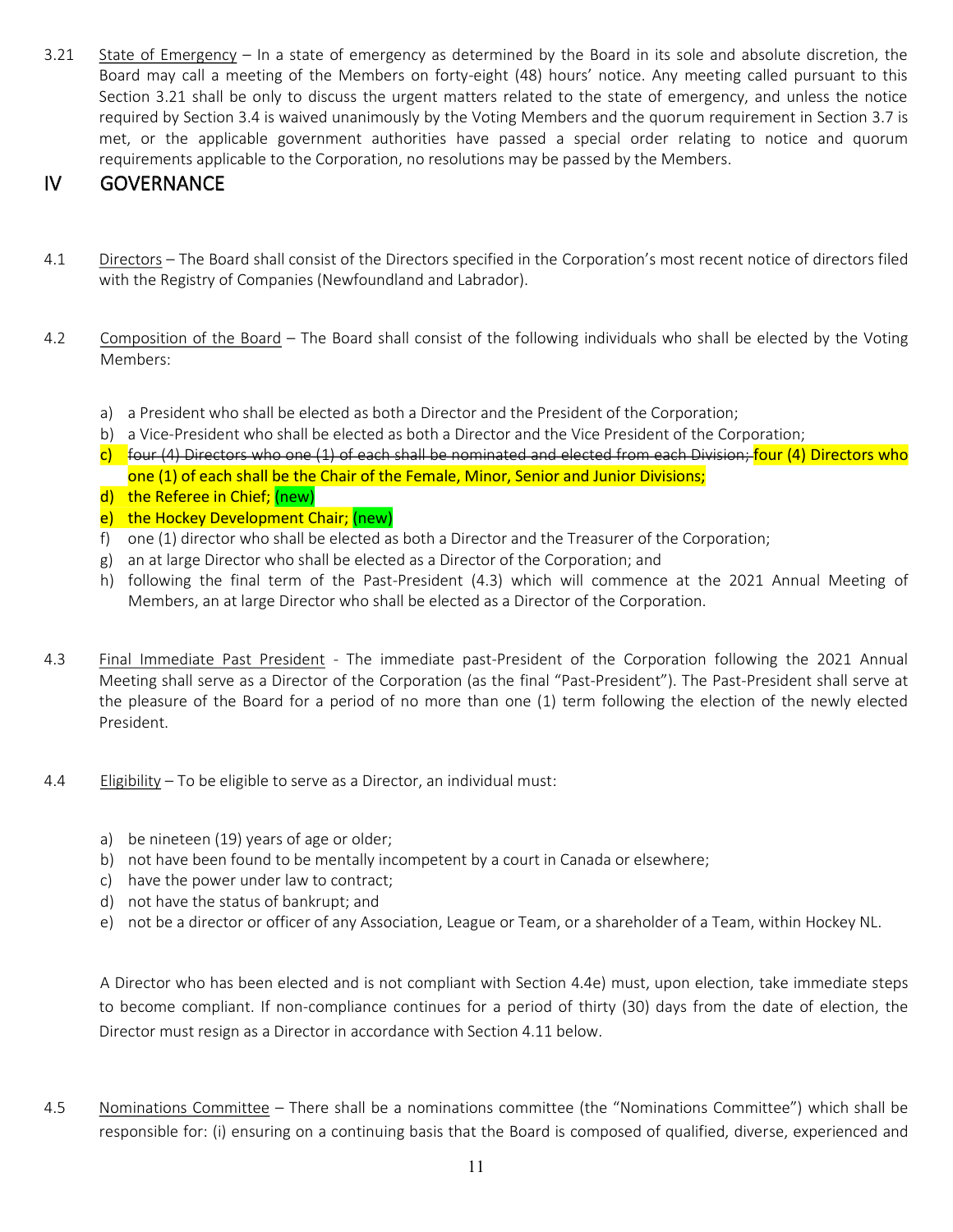skilled persons capable of, and committed to, providing effective governance leadership to Hockey NL; (ii) The chair of the Nominating Committee and other committee members shall be appointed by the Board, and shall be individuals who are at arm's length from the Board; and (iii) The Nominations Committee shall seek out a slate of acceptable candidates for all elected positions, including candidates provided by Council Executive Committees.

The chair of the Nominations Committee shall oversee any election conducted under article IV of these By-laws, including ensuring that names of all candidates running for elected positions on the Board appear on the official ballots, distribution and collecting the ballots, counting the votes, announcing the results, and destroying the ballots immediately thereafter.

- 4.6 Nomination Any nomination of an individual for election as a Director must:
	- a) include the written consent of the nominee;
	- b) comply with the procedures established by the Nominations Committee; and
	- c) be submitted to the registered office of the Corporation no later than 90 days prior to the Annual Meeting of Members each year. Information regarding the individuals nominated for election shall be included in the notice of Annual

Meeting of Members sent to Members.

4.7 Election – Directors as described in section 4.2 shall be elected at each odd numbered

year's Annual Meeting of Members:

a) The President, Vice-President, four (4) Directors, one from each Division, the Treasurer and One (1) at-large Directors shall be elected at odd numbered years Annual Meetings of Members and after the final term of the Past President a second at-large Director shall be elected in odd numbered years. The President, Vice-President, four (4) Directors as the Chair from each Division, the Referee in Chief, the Hockey Development Chair, the Treasurer and One (1) at-large Directors shall be elected at even numbered years Annual Meetings of Members and after the final term of the Past President a second at-large Director shall be elected in even numbered years.

- 4.8 Elections Elections for each Director shall be decided in accordance with the following:
	- 1) President/Director:
		- a) One (1) Valid Nomination for each of the President/Director Position The Voting Members shall be eligible to cast a ballot for the nominated individual by voting for said nominee or abstaining from the vote. The nominated individual shall be declared elected as the President/Director upon receiving a majority of the votes cast. If the nominated individual does not receive a majority of the votes cast, the President/Director position shall remain vacant and be filled in accordance with Sections 4.14 and 4.15 of these By-laws.
		- b) More than One (1) Valid Nomination for the President/Director Position If there is more than one (1) nominated individual for the office of President/Director, the Voting Members shall be eligible to cast a ballot indicating their choice for President/Director, or abstain from voting. The nominated individual that receives a majority of the votes cast shall be declared elected as the President/Director. If no nominated individual receives a majority of the votes cast after the first vote, the nominated individual with the lowest number of votes cast in their favour shall be eliminated from the subsequent ballot until there is only one (1) nominated individual left on the ballot. The nominated individual shall be declared elected as the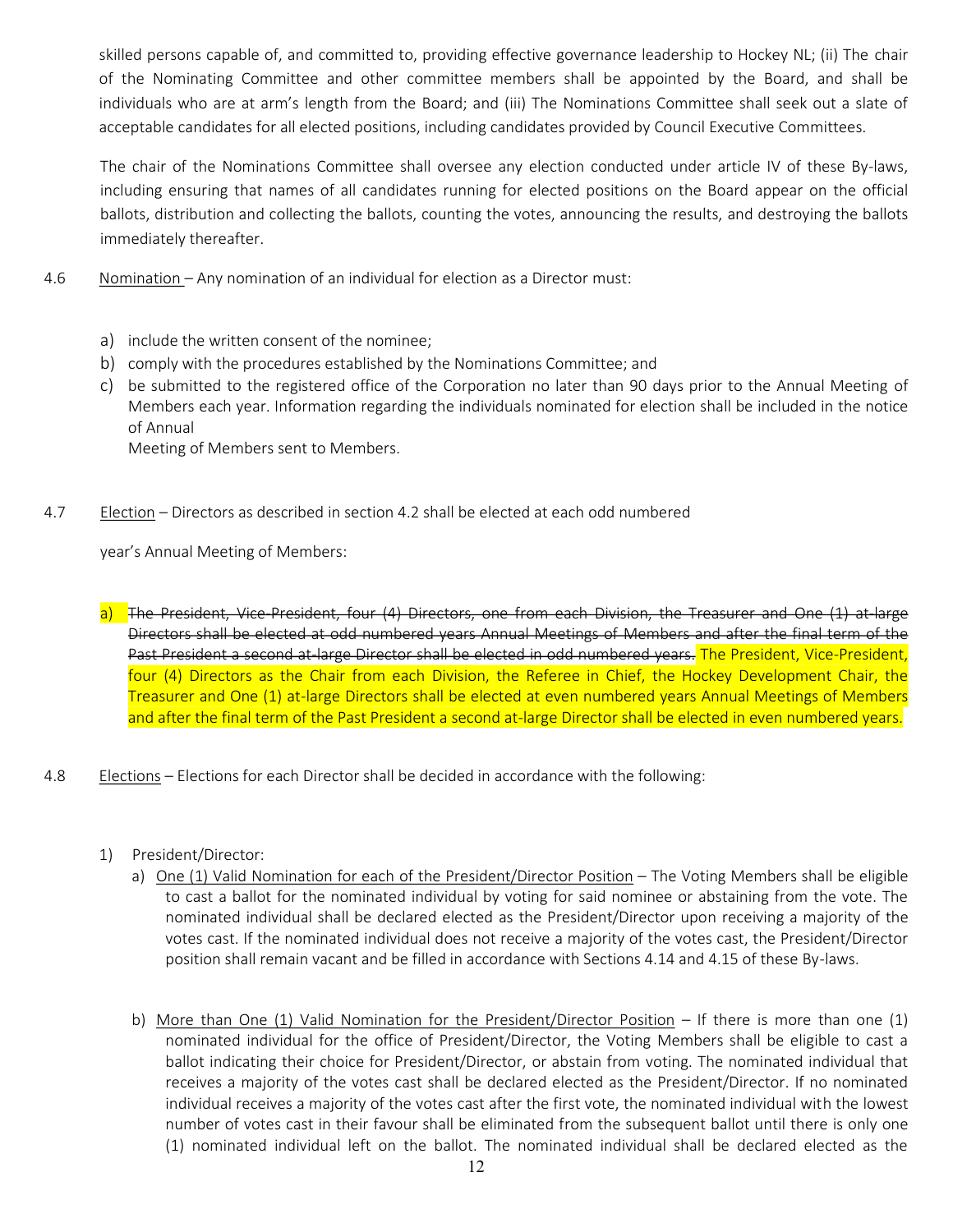President/Director upon receiving a majority of the votes cast. If the nominated individual does not receive a majority of the votes cast, the President/Director position shall remain vacant and be filled in accordance with Sections 4.14 and 4.15 of these By-laws.

- 2) Vice-President/Director:
	- a) One (1) Valid Nomination for each of the Vice-President/Director Position The Voting Members shall be eligible to cast a ballot for the nominated individual by voting for said nominee or abstaining from the vote. The nominated individual shall be declared elected as the Vice-President/Director upon receiving a majority of the votes cast. If the nominated individual does not receive a majority of the votes cast, the Vice-President/Director position shall remain vacant and be filled in accordance with Sections 4.14 and 4.15 of these By-laws.
	- b) More than One (1) Valid Nomination for the Vice-President/Director Position If there is more than one (1) nominated individual for the office of Vice-President/Director, the Voting Members shall be eligible to cast a ballot indicating their choice for Vice-President/Director, or abstain from voting. The nominated individual that receives a majority of the votes cast shall be declared elected as the Vice-President/Director. If no nominated individual receives a majority of the votes cast after the first vote, the nominated individual with the lowest number of votes cast in their favour shall be eliminated from the subsequent ballot until there is only one (1) nominated individual left on the ballot. The nominated individual shall be declared elected as the Vice-President/Director upon receiving a majority of the votes cast. If the nominated individual does not receive a majority of the votes cast, the Vice-President/Director position shall remain vacant and be filled in accordance with

Sections 4.14 and 4.15 of these By-laws.

#### 3) Director:

- a) One (1) Valid Nomination for Each Vacant Director Position For an election where there is only one (1) valid nomination for each vacant Director Position, an election will be held for each vacant director position. For each election, the Voting Members shall be eligible to cast a ballot for one (1) of the nominated individuals by voting for said nominee or abstaining from the vote. The nominated individual shall be declared elected as a Director upon receiving a majority of the votes cast. If the nominated individual does not receive a majority of the votes cast, the Director position shall remain vacant and be filled in accordance with Sections 4.14 and 4.15 of these By-laws. The process shall be repeated for each vacant Director position.
- b) More than One (1) Valid Nominations for Each Vacant Director Position The Voting Members shall conduct a vote by ballot for each vacant Director position. If there are more nominated individuals than vacant director positions, the Voting Members shall be eligible to cast a ballot indicating their first choice for the Director position from the pool of all eligible individuals nominated or abstain from voting. The nominated individual that receives the majority of the votes cast shall be declared elected as Director. If no nominated individual receives a majority of the votes cast after a vote, the nominated individual with the lowest number of votes received shall be eliminated from subsequent ballots until a nominated individual has received a majority of the votes cast. If no nominated individual receives a majority of the votes cast, the Director position shall remain vacant and be filled in accordance with Sections 4.14 and 4.15 of these By-laws. This process shall be repeated for each vacant Director position.
- 4.9 Terms Directors will serve terms of two (2) years and will hold office until they or their successors have been duly elected in accordance with these By-laws, unless they resign, are removed from, vacate, or otherwise cease holding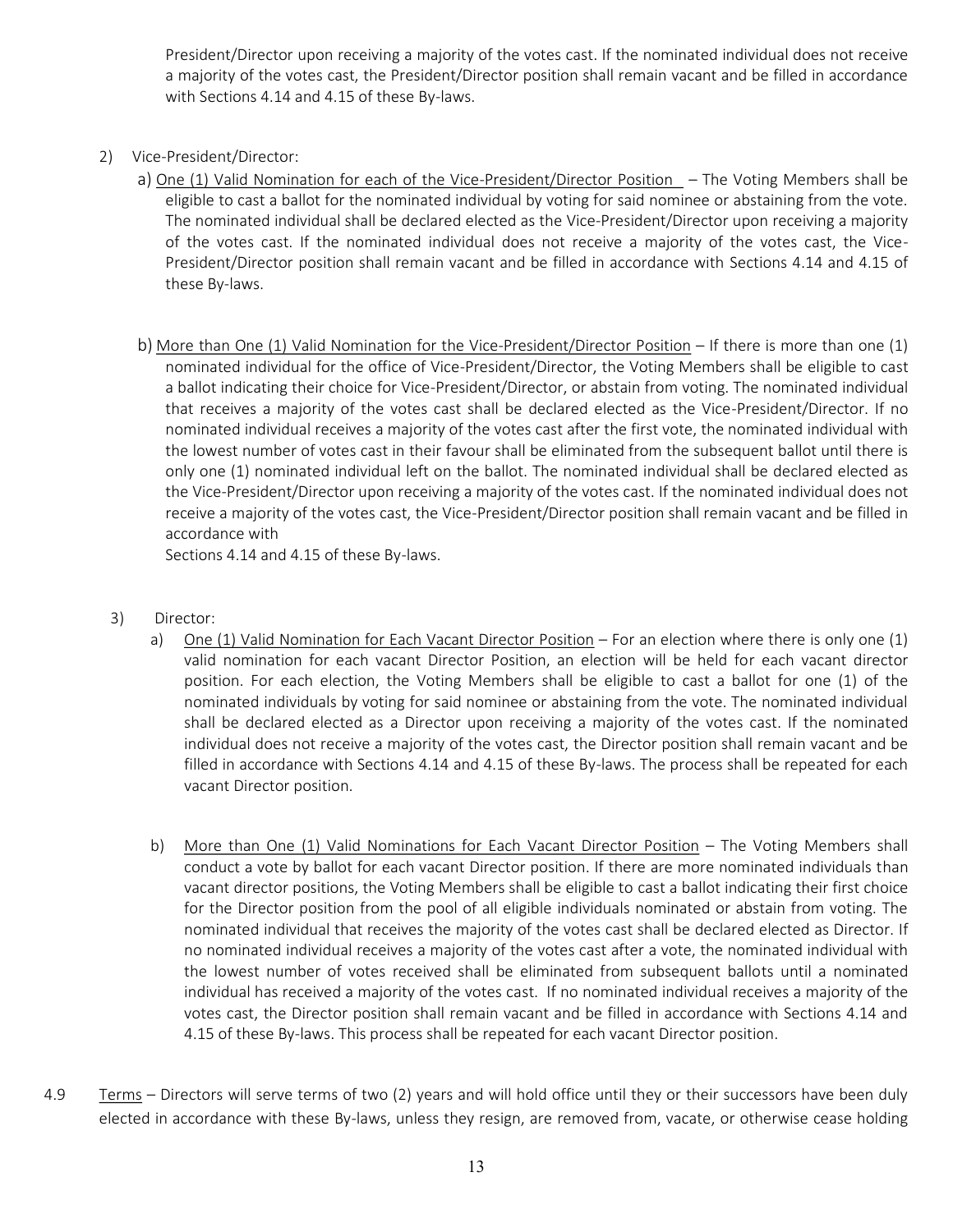office in accordance with the Act. Directors may serve for no more than four (4) separate two (2) year terms for an aggregate total of eight (8) years.

- 4.10 Maximum Term for President An individual may serve in the position of President for a maximum of two (2) terms. The term that an individual has served as President does not count towards the calculation of number of years served on the Board. For clarity, an individual can serve as the President for four (4) years and as a Director for eight (8) years for a maximum term length of twelve (12) years.
- 4.11 Resignation A Director may resign from the Board at any time by presenting his or her notice of resignation in writing to the Secretary of the Board. Resignation shall be effective on the date on which the notice is received by the Secretary or at the time specified in the notice, whichever is later.

When a Director who is subject to a disciplinary investigation or action of the Corporation resigns, that Director will nonetheless be subject to any sanctions or consequences resulting

from the disciplinary investigation or action.

- 4.12 Vacate Office The office of any Director will be vacated automatically if:
	- a) the Director no longer meets any one (1) of the eligibility requirements to serve as a Director described in subsections  $4.4a$ , b), c), d), and e);
	- b) the Director fails to meet the eligibility requirement to serve as a Director described in subsection 4.4e) within thirty (30) days of its election;
	- c) the Director resigns in accordance with Section 4.11 above;
	- d) the Director is charged and/or convicted of any criminal offence; or
	- e) the Director passes away.
- 4.13 Removal An elected Director may be removed by Ordinary Resolution of the Voting Members at any meeting of Members provided such Director has been given reasonable written notice of, and the opportunity to be present and to be heard at, such a meeting. Directors elected by the defined Division memberships in accordance with subsection 4.2c) may only be removed by a resolution of the Division member entitled to elect such director.
- 4.14 Vacancy When the position of the President/Director, Vice-President/Director and/or Director becomes vacant for whatever reason and there is still a quorum of Directors, the Board may appoint a qualified individual to fill the position for the remainder of the term, except where prohibited by the Act. The remainder of such term shall not count in the calculation of determining maximum term limits of the Director and/or President, as applicable.
- 4.15 Call of Meeting A meeting of the Board will be held at any time and place as determined by the President or by written requisition of at least two (2) Directors.
- 4.16 Chair The President shall be the chair of all meetings of the Board, or, where the President is not present, the Vice-President (or designate) will be the chair of the meeting.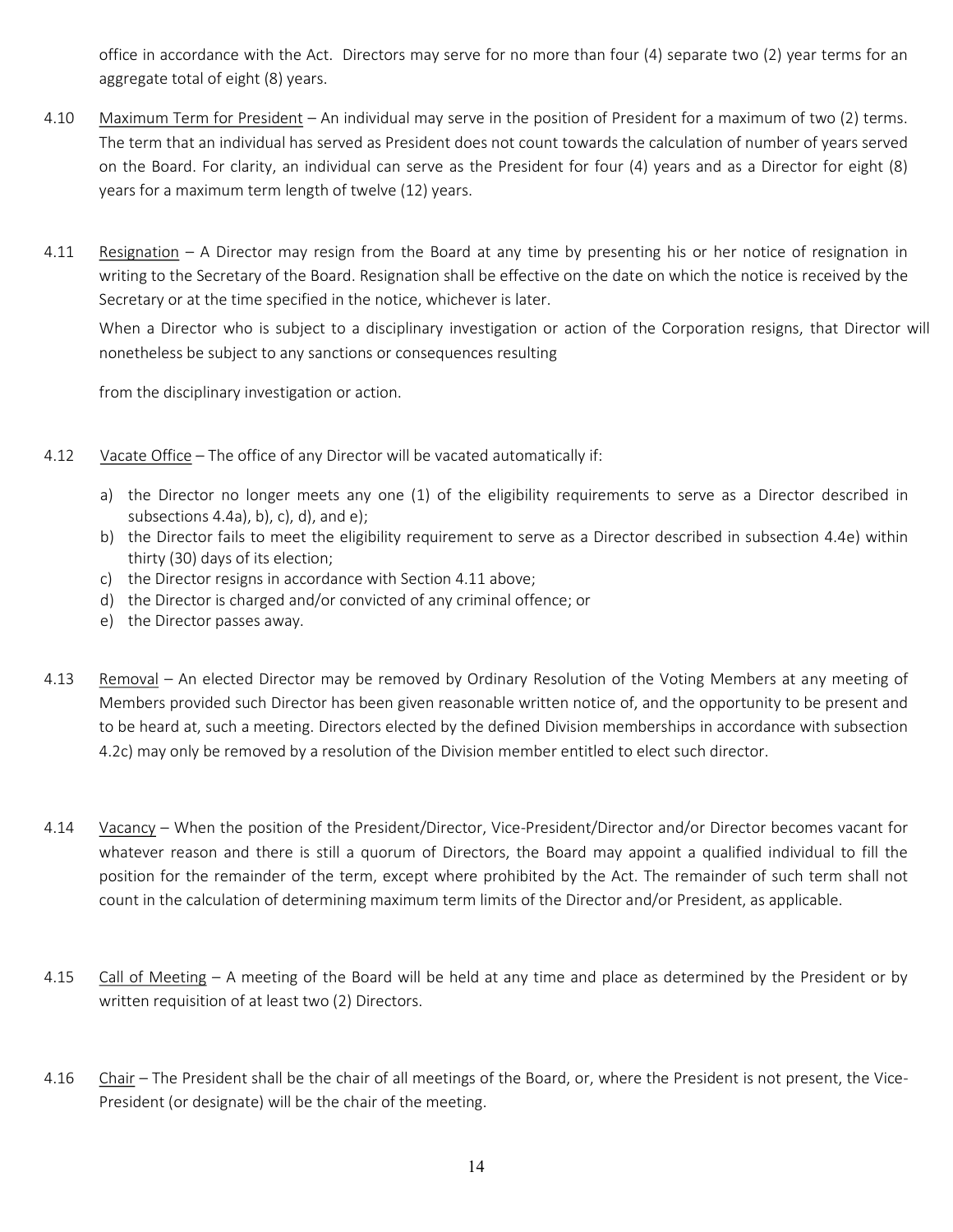- 4.17 Notice Written notice, sent other than by mail, of meetings of the Board will be given to all Directors at least seven (7) days prior to the scheduled meeting. Notice sent by mail will be given at least fourteen (14) days prior to the meeting. No notice of a meeting of the Board is required if all Directors waive notice, or if those absent consent to the meeting being held in their absence. If a quorum of Directors is present, each newly elected or appointed Board may, without notice, hold its first meeting immediately following the Annual Meeting of Members. A notice given to a Director other than by mail shall be deemed to have been given when it is sent. A notice if mailed to a Director shall be deemed to have been given when deposited in a post office or public letter box.
- 4.18 Board Meeting with New Directors For a first meeting of the Board held immediately following the election of Directors at a meeting of the Members, or for a meeting of the Board at which a Director is appointed to fill a vacancy on the Board, it is not necessary to give notice of the meeting to the newly elected or appointed Director(s).
- 4.19 Number of Meetings The Board shall meet at least seven (7) times per year.
- 4.20 Quorum At any meeting of the Board, quorum will be a majority of Directors holding office, at least 25% of which are resident Canadians except where otherwise permitted by the Act.
- 4.21 Voting Each Director is entitled to one (1) vote. Voting will be by a show of hands, written, or orally unless a majority of Directors present request a secret ballot. Resolutions will be passed by Ordinary Resolution.
- 4.22 No Alternate Directors No person shall act for an absent Director at a meeting of the Board.
- 4.23 Written Resolutions A resolution in writing signed by all the Directors is as valid as if it had been passed at a meeting of the Board.
- 4.24 Closed Meetings Meetings of the Board will be closed to the public, except for any other individual who may be present upon invitation by the Board.
- 4.25 Meetings by Telecommunications A meeting of the Board may be held by telephone conference call or by means of other telecommunications technology that permits all participants to communicate with each other during the meeting. Directors who participate in a meeting by telecommunications technology are considered to have attended the meeting, however except if the Board unanimously approves in advance, voting by email shall not be acceptable for any matter to be decided by the Board.
- 4.26 Standard of Care Every member of a Council Executive Committee shall:
	- a) act honestly and in good faith with a view to the best interests of the Corporation; and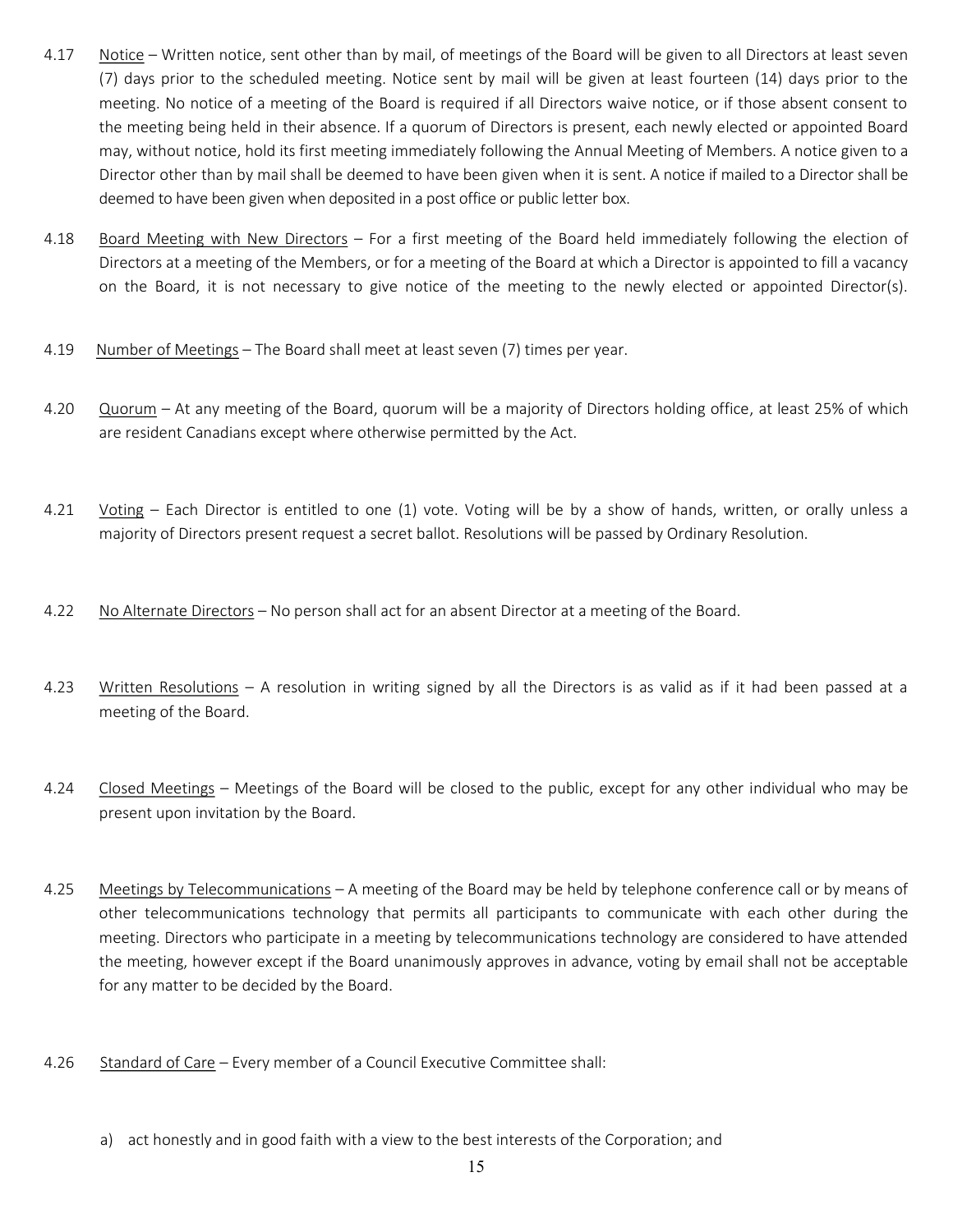- b) exercise the care, diligence and skill that a reasonably prudent person would exercise in comparable circumstances.
- 4.27 Powers of the Corporation Except as otherwise provided in the Act or these By-laws, the Board has the power to manage the affairs of the Corporation and may delegate any of its powers, duties, and functions except as prohibited by the Act.
- 4.28 Board Authority The Board shall have the authority to
	- a) make policies and procedures and supervise or manage the affairs of the Corporation in accordance with the Act and these By-laws;
	- b) make policies and procedures relating to the discipline of Members, and have the authority to discipline Members in accordance with such policies and procedures, including, but not limited to, those set forth in Articles XIII, XIV, XV, and XVI herein;
	- c) make policies and procedures relating to the management of disputes within the Corporation and deal with disputes in accordance with such policies and procedures;
	- d) employ or engage under contract such persons as it deems necessary to carry out the work of the Corporation;
	- e) determine registration procedures, determine membership fees, and determine other registration requirements;
	- f) enable the Corporation to receive donations and benefits for the purpose of furthering the objects and purposes of the Corporation;
	- g) make expenditures for the purpose of furthering the objects and purposes of the Corporation;
	- h) borrow money upon the credit of the Corporation as it deems necessary in accordance with these By-laws; and
	- i) perform any other duties from time to time as may be in the best interests of the Corporation.
- 4.29 State of Emergency In a state of emergency as determined by: (i) the President and any one (1) other Director; or (ii) any three (3) Directors, notice shall be given at least twenty-four (24) hours prior to the scheduled meeting. Quorum at such an emergency meeting shall be three (3) directors, at least 25% of which are resident Canadian except where otherwise permitted by the Act. At any meeting called pursuant to this section, only the urgent matters requiring the calling of this meeting may be addressed and voted upon.

## V OFFICERS

- 5.1 Composition The officers will be comprised of the President, Vice President, Secretary, Treasurer, Executive Director and any other officer relating to various portfolios of the Corporation as determined by the Board in its discretion from time to time. Except as otherwise specified herein, all officers must be Directors of the Corporation.
- 5.2 Term The term of the officers will be two (2) years, or until they or their successors are elected or appointed in accordance with these By-laws. Directors may hold more than one (1) office at the discretion of the Board; however, the President shall only be permitted to hold that office.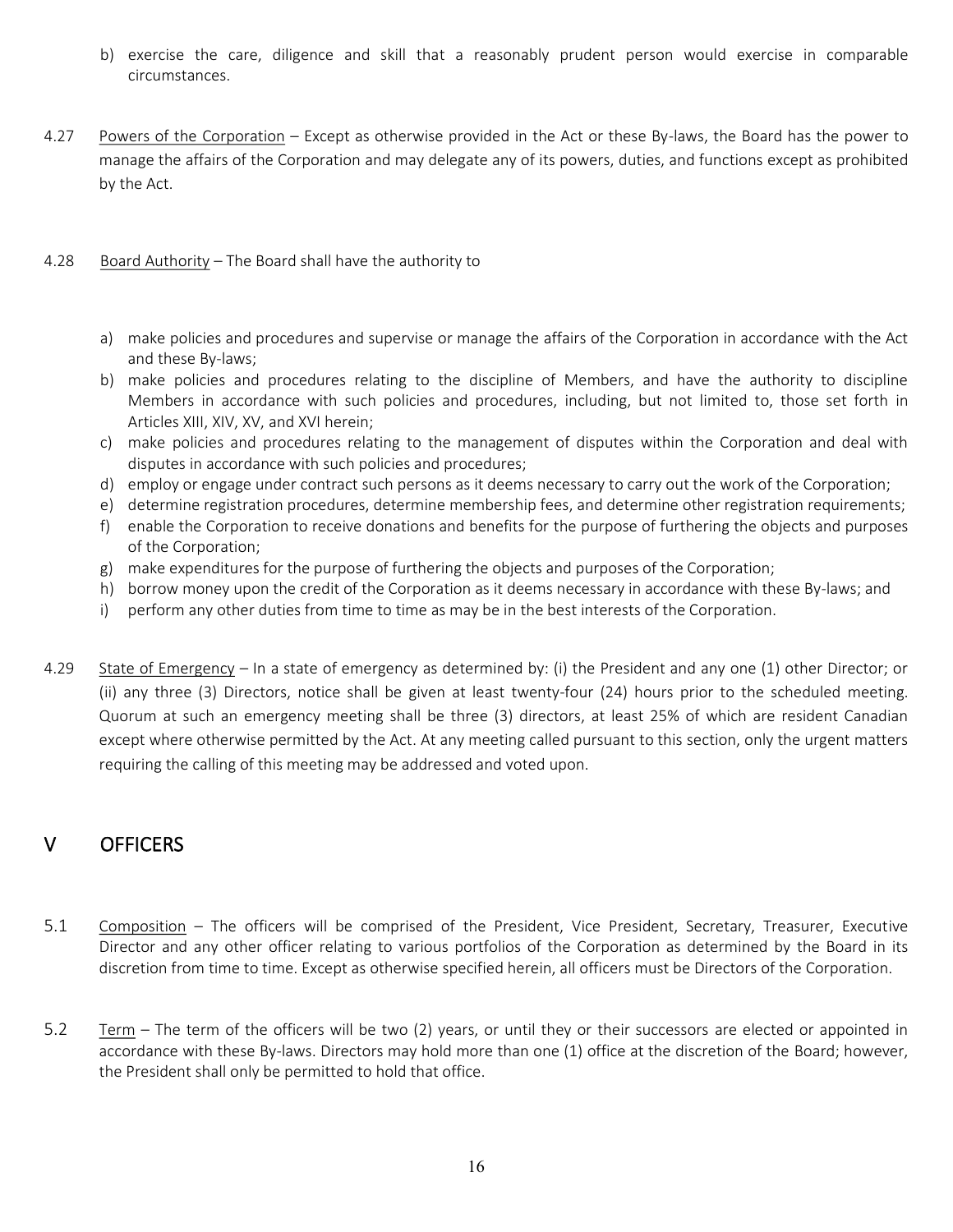- 5.3 Election The officers of the Corporation, except for the President, Vice-President, Treasurer and Executive Director, shall be elected by the Board at the first meeting of the Board following the Annual Meeting of Members. The President shall be elected in accordance with Section 4.2a) and 4.8 1), the Vice-President shall be elected in accordance with Section 4.2b) and 4.8 2), the Treasurer shall be elected in accordance with Section 4.2(d) and 4.8 3) and the Executive Director shall be hired by the Board in its sole discretion.
- 5.4 Voting Directors may nominate themselves for any Officer position. Elections will be decided by majority vote of the Directors in accordance with the following:
	- a) One Valid Nominee for an Officer position The nominee receiving a majority of votes from the Directors in attendance shall be declared the winner.
	- b) Two or More Valid Nominees for an Officer position Winner is the nominee receiving the greatest number of votes. In the case of a tie, a runoff vote will be conducted. Only those nominees who were tied for the greatest number of votes will appear on the run-off ballot. The nominee receiving the greatest number of votes shall be declared the winner. Additional runoff votes may occur if required.
- 5.5 Duties The duties of the officers are as follows:
	- a) The President shall be the chair of the Board, will preside at meetings of Members of the Corporation and at meetings of the Board unless otherwise designated, will be the official spokesperson of the Corporation, and will perform such other duties as may from time to time be established by the Board.
	- b) The Vice President shall, in the absence or disability of the President, perform the duties and exercise the powers of the President, and will perform such other duties as may from time to time be established by the Board.
	- c) The Secretary shall be responsible for the documentation of all amendments to the Corporation's By-laws, will ensure that all official documents and records of the Corporation are properly kept, cause to be recorded the minutes of all meetings, will prepare and submit to each meeting of the Members and other meetings a report of all activities since the previous meeting of the Members or other meetings, will give due notice to all Members of a meeting of the Members of the Corporation, and will perform such other duties as may from time to time be established by the Board.
	- d) The Treasurer shall, subject to the powers and duties of the Board, keep proper accounting records as required by the Act, will cause to be deposited all monies received by the Corporation in the Corporation's bank account, will supervise the management and the disbursement of funds of the Corporation, when required will provide the Board with an account of financial transactions and the financial position of the Corporation, will oversee the development of annual budgets, and will perform such other duties as may from time to time be established by the Board. The Treasurer must be an accredited Chartered Professional Accountant of Newfoundland and Labrador.
	- e) The Executive Director, who is not a Director, is an employee of the Corporation and will attend all meetings of the Board but will not vote. The Executive Director will have the following responsibilities (or may delegate such responsibilities to

other staff of the Corporation):

- i. Uphold the By-laws and recommend any changes to the Board;
- ii. Attend committee meetings if and when requested by the Board (or designate an alternate staff person);
- iii. Enforce all rules and regulations and policies of the Corporation;
- iv. Have and exercise such powers and authority as may reasonably be necessary to discharge the duties and responsibilities of the office of Executive Director;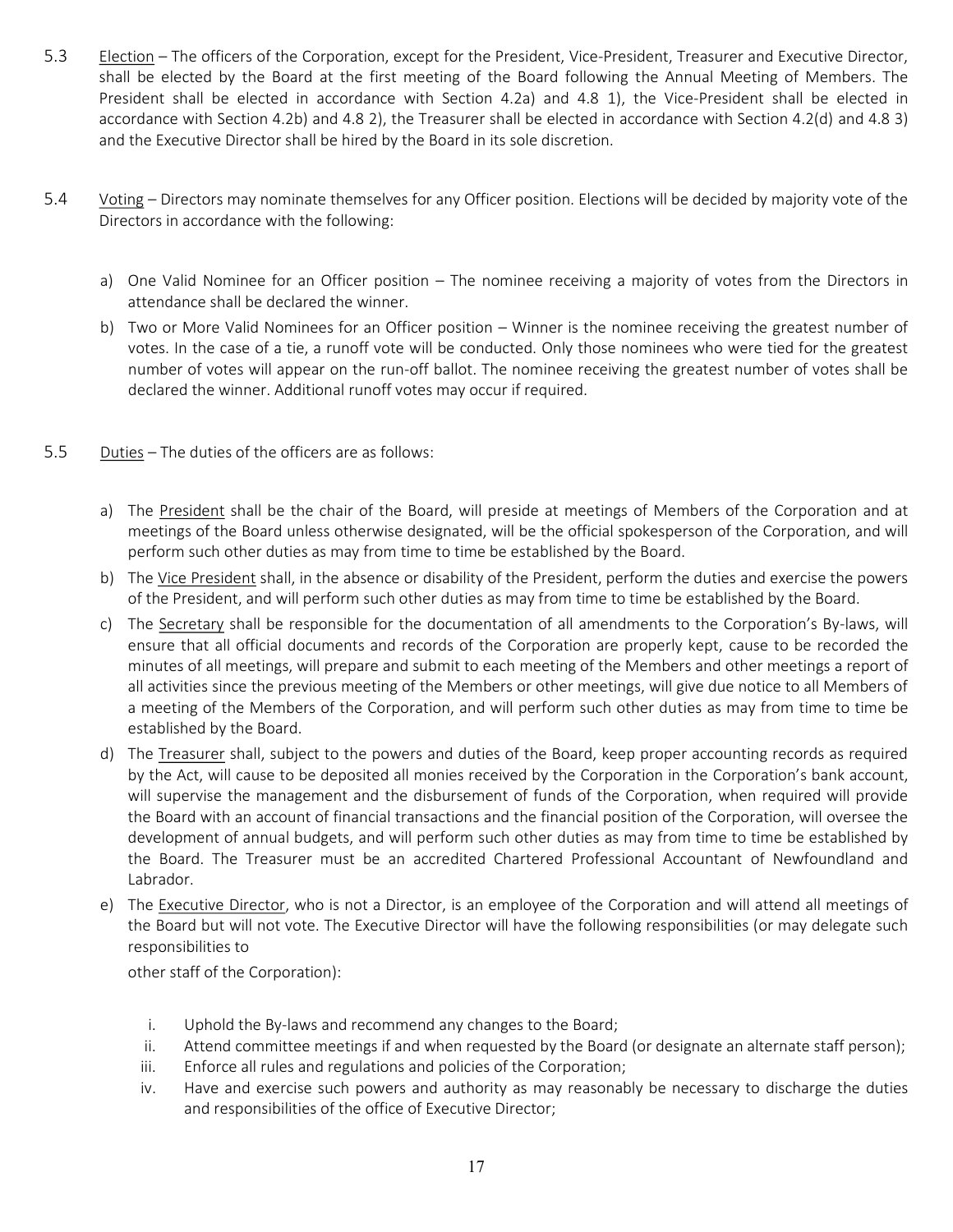- v. Manage the Corporation's office and conduct the day-to-day business of the Corporation in full accordance with established regulations, policies and procedures;
- vi. Provide technical expertise, leadership, advice and direction related to the functions of liaison, financial management, communications, publicity, promotion and marketing;
- vii. Formulate and recommend for action any matters pertaining to program development, services to Members, general legislation, policies, functions, activities, objectives or general welfare of the Corporation; and
- viii. Other responsibilities as the Board may direct.
- f) Any other Officer of the Corporation shall serve on the terms and conditions as set forth by the Board at its sole discretion, from time to time.
- 5.6 Removal An Officer, other than the President and Executive Director, may be removed by Ordinary Resolution at a meeting of the Board, provided the Officer has been given notice of and the opportunity to be present and to be heard at the meeting where such Ordinary Resolution is put to a vote. The President may only be removed in accordance with article IV of these By-laws and shall automatically be removed as both an Officer and Director of the Corporation.
- 5.7 Vacancy Where the position of an Officer, other than the President or Executive Director, becomes vacant for whatever reason and there is still a quorum of Directors, the Board may, by Ordinary Resolution, elect a qualified individual to fill the vacancy for the remainder of the vacant position's term of office.

## VI COMMITTEES

- 6.1 Appointment of Committees Subject to the Act, the Board may, from time to time: (i) appoint such committees as it deems necessary in its sole discretion for managing the affairs of the Corporation; (ii) appoint the chair of a committee; (iii) prescribe the duties and terms of reference of a committee; (iv) delegate to any committee any of its powers, duties, and functions; and (v) approve the members of a committee as selected by the chair.
- 6.2 Ex-Officio The President and Executive Director shall be ex-officio and non-voting members of all committees of the Corporation.
- 6.3 Debts No committee will have the authority to incur debts in the name of the Corporation.
- 6.4 Standing Committees Subject to the Act, the Members by Special Resolution have determined the Corporation shall have the following Standing Committees: Audit and Finance, Risk Management, Governance, Nominating, Human Resources and Personnel, Program Standards, Development, Officiating and Dispute and Appeals Resolution Committee.
	- a) With the exception of a Nominating Committee, Appeals and Dispute Resolution Committee, Development Committee and Officiating Committee, the chair of any standing committee shall be a member of the Board, and shall be appointed by the President.
	- b) The composition of each standing committee except a Nominating Committee, Audit and Finance Committee and Appeals and Dispute Resolution Committee shall be determined by the President, in consultation with the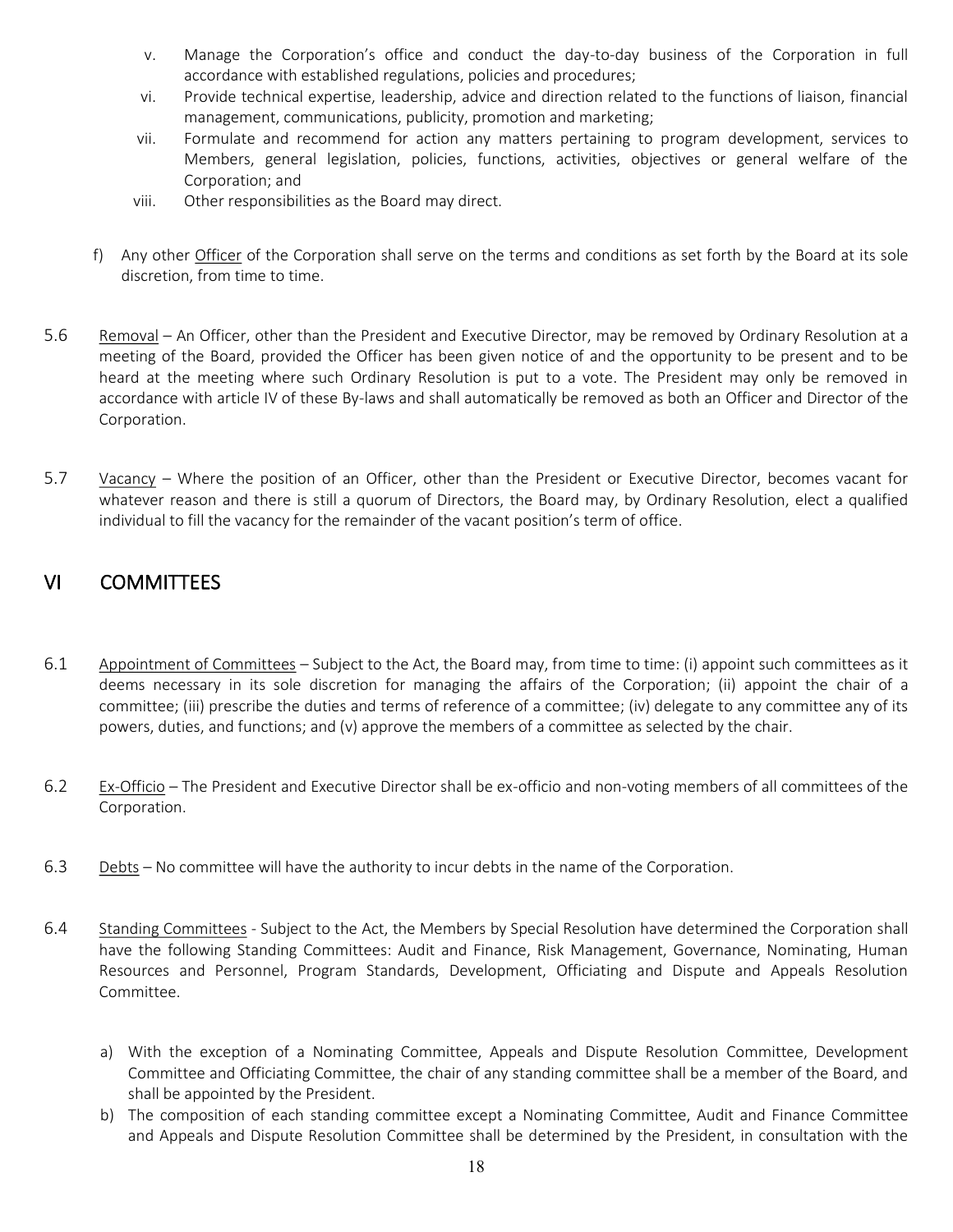Board. Each standing committee shall be composed of a minimum of four (4) and a maximum of nine (9) individuals, including the standing committee chair.

- c) The standing committee chair and other individuals on each standing committee may serve a term of two (2) years, but may be reappointed for subsequent terms.
- d) The terms of reference of each standing committee shall be set out in policies established by the Board. Each standing committee may propose changes to its terms of reference to the Board.
- e) At all standing committee meetings, a majority of the individuals who serve on that committee shall constitute a quorum.
- f) Attendance at standing committee meetings shall be limited to the individuals serving on that committee, any individual approved by the President to attend and such other persons as may be invited by the committee chair.
- g) Any individual serving on a standing committee may be removed from such office at any time in the absolute discretion of the Board by Ordinary Resolution.
- 6.5 Audit and Finance Committee The Audit and Finance Committee is responsible for oversight related to Hockey NL's auditing and reporting, financial policies and strategies, and financial risk management. This committee is chaired by the Treasurer of Hockey NL. The Audit and Finance Committee shall, at the time of the annual audit, provide the Auditor with access to Hockey NL's financial records, review the Auditor's report and submit that report to the Members of Hockey NL.
- 6.6 Human Resources and Personnel Committee The Human Resources and Personnel Committee is responsible for overseeing the development of employment policies of Hockey NL and for the policies related to volunteers and for monitoring compliance with those policies. This committee is also charged with the performance appraisal of the Executive Director and ensuring that the Executive Director conducts performance appraisals for each employee of Hockey NL.
- 6.7 Risk Management The Risk Management Committee is responsible for ensuring the development and implementation of a comprehensive risk management program and for monitoring compliance with program standards and objectives. The Chief Medical Officer of Hockey NL shall be on the Risk Management Committee.
- 6.8 Programs Standards Committee The Program Standards Committee is responsible for the general oversight of Hockey NL's hockey programs in concert with the four (4) Council Executive Committees ensuring that the program practice standards established align with those of Hockey Canada and Hockey NL.
- 6.9 Governance Committee The Governance Committee is responsible for advising the Board on matters relating to the Board's governance structure, processes and policies, evaluation of the Board's effectiveness, education and evaluation of the Board's Directors, and for establishing policies on the hiring and evaluation of the Executive Director.
- 6.10 Development Committee- The Development Committee is responsible for the administration of development programs within Hockey NL as set out in policy, as defined by the Board. The Development Committee is chaired by the Director of Development who is appointed by the Board. The Development Committee is chaired by the Director of Development who is elected by the Membership.
- Officiating Committee The Officiating Committee is responsible for conducting the affairs of officiating within Hockey NL as set out in policy, as defined by the Board. The Officiating Committee is chaired by the Hockey NL Referee-in-Chief who is appointed by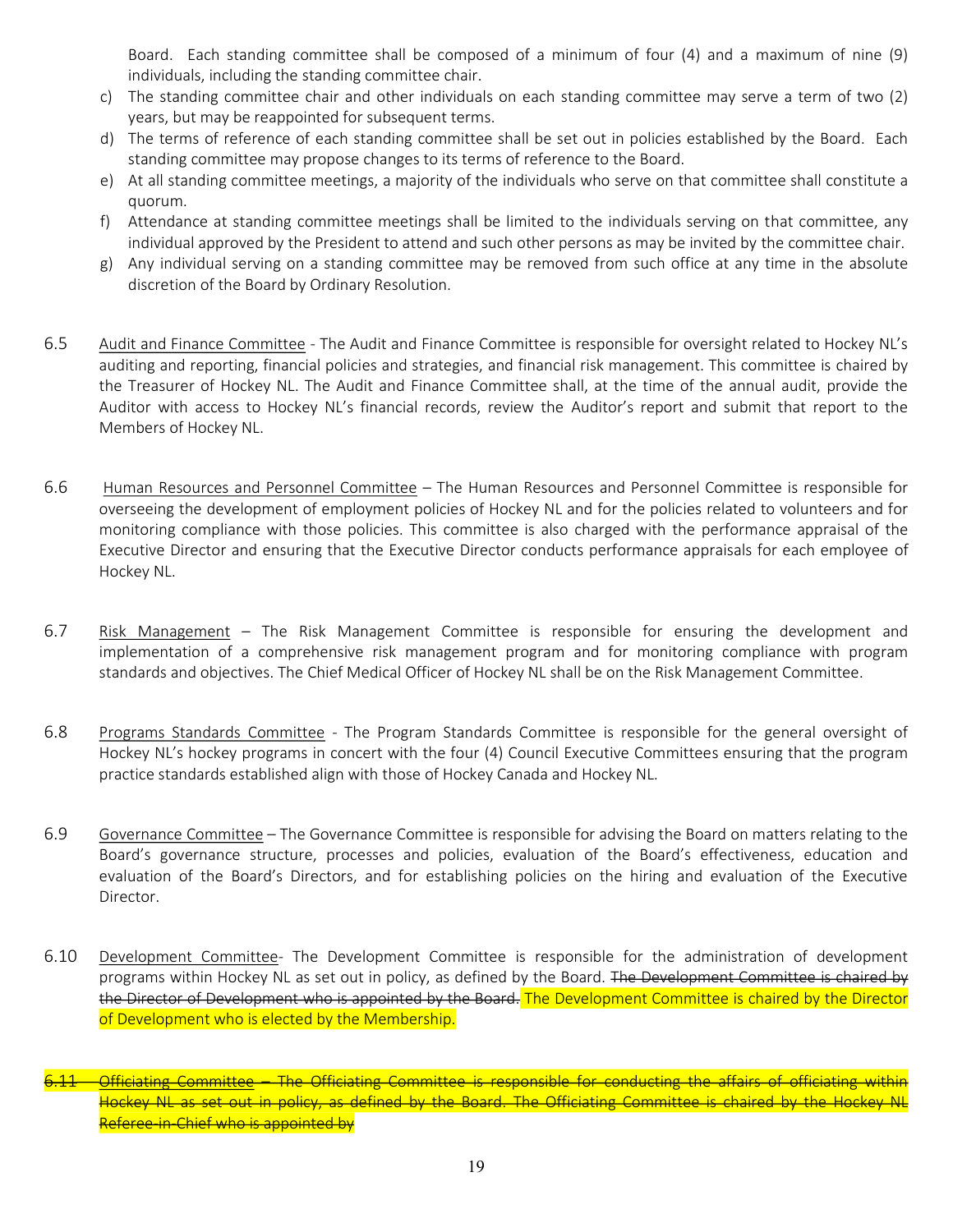the Board. (this should be deleted if the Official Division is approved)

- 6.12 Appeals and Dispute Resolution Committee The Appeals and Dispute Resolution Committee has a duty to rule upon appeals and disputes submitted to it by the Board, as outlined in Sections XIII, XIV, XV, and XVI of these By-laws.
- 6.13 Other Committees At the discretion of the Board, other standing committees or ad hoc committees may be established to support efforts to fulfill its role.
- 6.14 Task Teams The President, in consultation with the Board, Council Executive Committees and the Executive Director, may establish task teams to undertake a specific task or project that is to be completed within a defined period of time. The President of Hockey NL shall have the authority to appoint individuals who serve on any such task team. A task team shall be dissolved after it has completed its assigned task or project.

## VII FINANCE AND MANAGEMENT

- 7.1 Fiscal Year Unless otherwise determined by the Board, the fiscal year of the Corporation shall be May  $1^{st}$  to April  $30<sup>th</sup>$ .
- 7.2 Bank The banking business of the Corporation shall be conducted at such financial institution as the Board may determine, from time to time.
- 7.3 Auditors At each Annual Meeting of Members, the Members shall appoint the Auditors to audit or conduct a review engagement of the books, accounts and records of the Corporation in accordance with the Act. The Auditors will hold office until the next Annual Meeting of Members. The Auditors will not be an employee, Officer, or Director of the Corporation and must be permitted to conduct an audit or review engagement of the Corporation under the Act, or as amended.
- 7.4 Annual Financial Statements The Board and the Treasurer shall approve Annual financial statements (as evidenced by the signature of one or more Directors) of the Corporation from the last fiscal year of the Corporation and present the approved financial statements at the Annual Meeting of Members. A copy of the applicable annual financial statements shall be provided to the Members with the notice of Annual Meeting of Members.
- 7.5 Books and Records The necessary books and records of the Corporation required by these By-laws or by applicable law will be necessarily and properly kept.
- 7.6 Signing Authority Contracts, agreements, deeds, leases, mortgages, charges, conveyances, transfers and assignments of property, leases and discharges for the payment of money or other obligations, conveyances, transfers and assignments of shares, stocks, bonds, debentures, or other securities, agencies, powers of attorney, instruments of proxy, voting certificates, returns, documents, reports, or any other instruments in writing to be executed by the Corporation will be executed by at least two (2) Directors, or other officers as designated by the Board. In addition, the Board may direct a manner in which the person or persons by whom any particular instrument or class of instruments may or will be signed.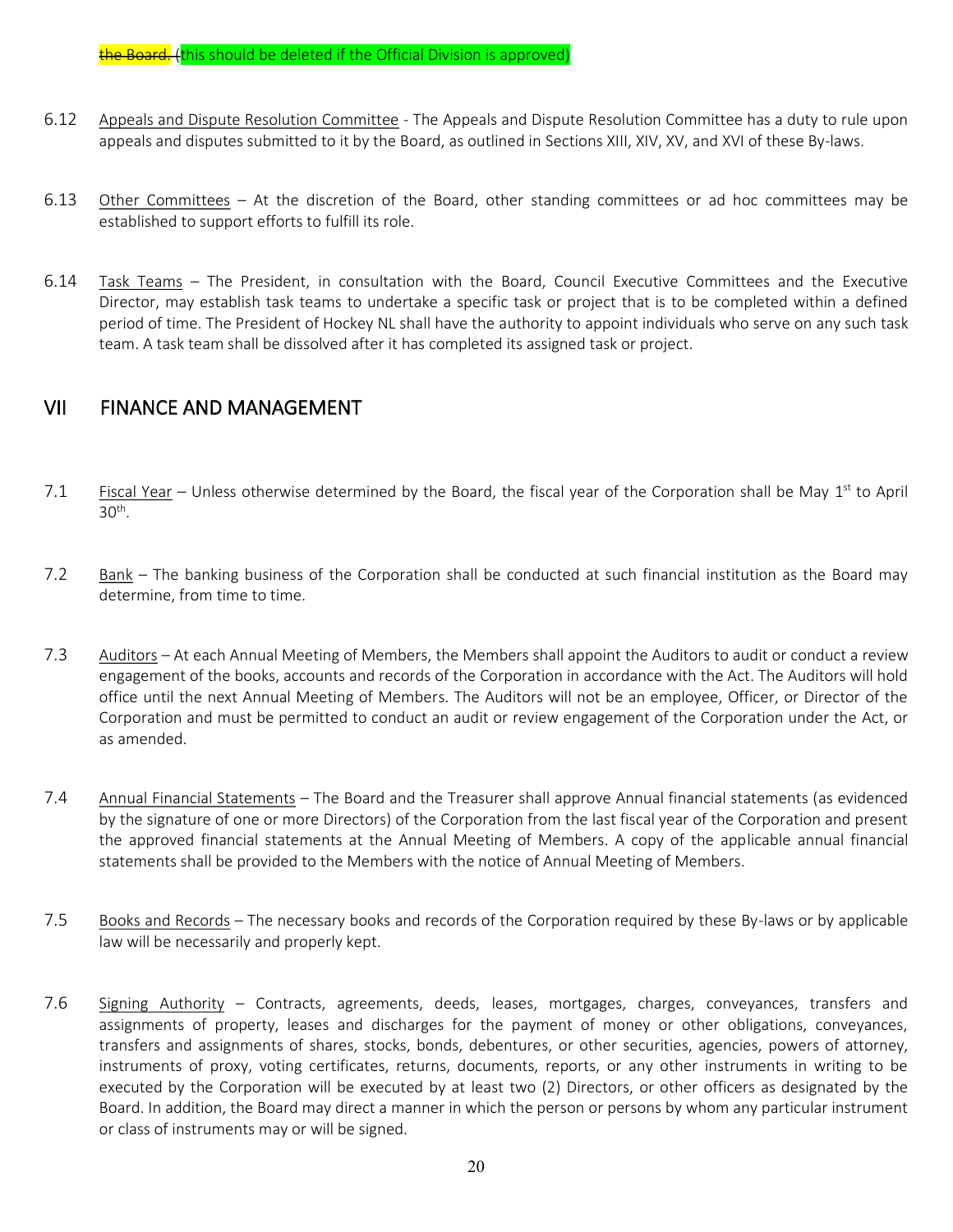- 7.7 Property The Corporation may acquire, lease, sell, or otherwise dispose of securities, lands, buildings, or other property, or any right or interest therein, for such consideration and upon such terms and conditions as the Board may determine.
- 7.8 Borrowing The Corporation may borrow funds under such terms and conditions as the Board may determine, as permitted by the Act.
- 7.9 No Remuneration All Directors, officers and members of committees will serve their term of office without remuneration (unless approved at a meeting of Directors in such a way that is transparent to the Members and compliant with Branch Financial policy (new)) except for reimbursement of expenses as approved by the Board. This section does not preclude a Director or member of a committee from providing goods or services to the Corporation under contract or for purchase so long as it does not create a conflict of interest.
- 7.10 Conflict of Interest Directors and Members shall comply with the conflict of interest provisions in the Act, and any Director or member of a committee shall disclose the conflict/potential conflict in accordance with the Governing Documents of Hockey NL and these By-laws. A conflict of interest refers to situations in which personal, occupational or financial considerations may affect, or appear to affect, a Director's or a Council Executive Committee Member's objectivity, judgment or ability to act in the best interests of the Corporation. Full disclosure, in itself, does not remove a conflict of interest.
- 7.11 Integrity Hockey NL and its Members shall ensure the highest standards and maintenance of integrity. Directors and Council Executive Committee Members shall act at all times in the best interests of the Corporation rather than in the interest of particular Members. This means putting the interests of the Corporation ahead of any personal interests of any person or entity. It also means performing his or her duties and transacting the affairs of the Corporation in such a manner that promotes public confidence and trust in the integrity, objectivity and impartiality of the Board.

## 7.12 No Pecuniary Benefit

- a) No Director shall directly or indirectly receive any benefit from his or her position on the Board.
- b) The pecuniary interests of the immediate family members or close personal or business associates of a Director or Council Executive Committee Member are considered to also be the pecuniary interests of the Director or Council Executive Committee Member.

## VIII AMENDMENT OF BY-LAWS

8.1 By-law Approval – The Directors may make, amend or repeal these By-laws on their own accord or on the request of a Member. The Directors shall submit the revised By-laws at the next Annual Meeting of Members, and the Members eligible to vote may confirm or reject the by-laws by Special Resolution. Any amendment to these By-laws is effective from the date approved by Special Resolution of the Members.

## IX NOTICE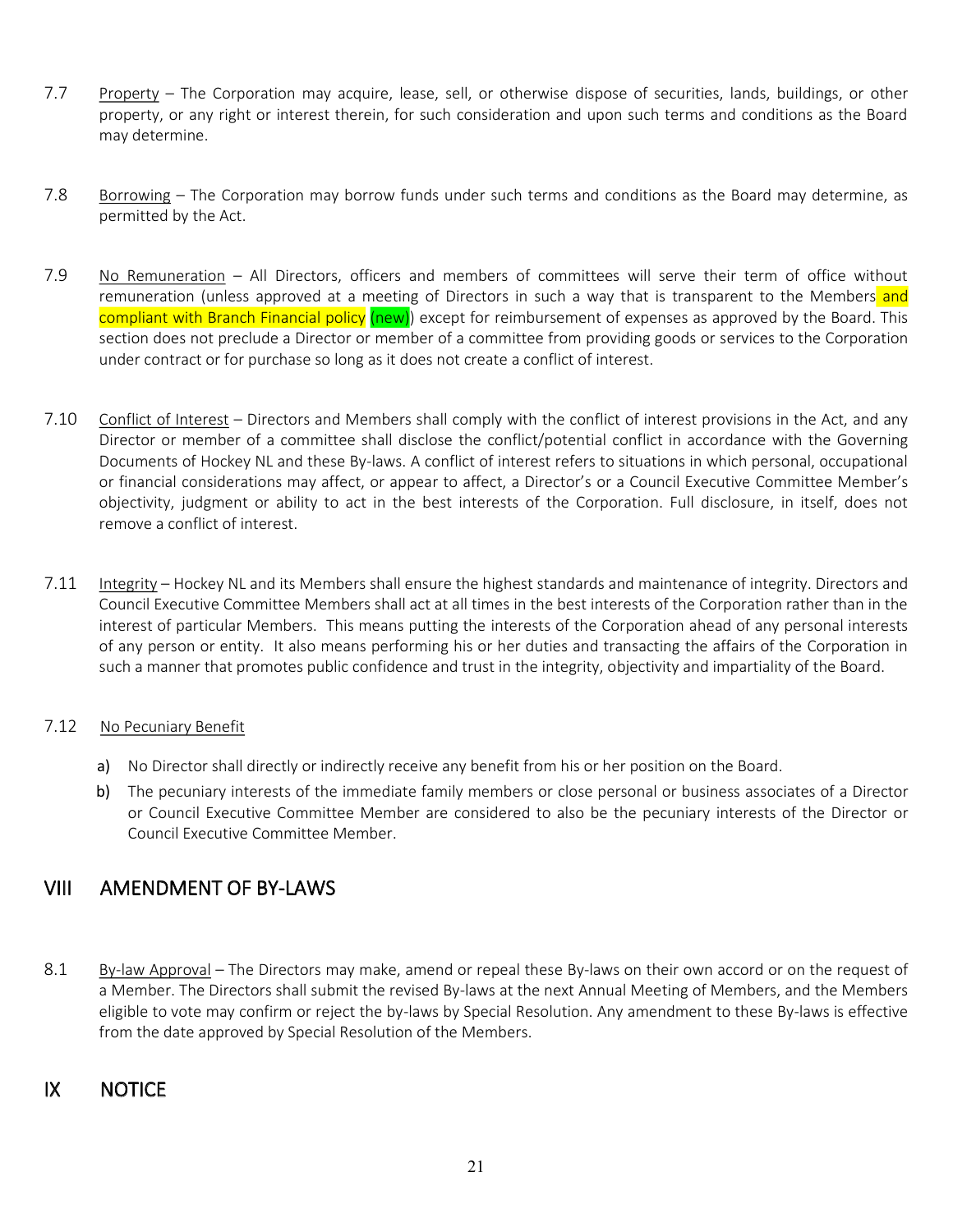- 9.1 Written Notice In these By-laws, written notice will mean notice which is hand-delivered or provided by mail, fax, electronic mail or courier to the address of record of the individual, Director, Officer, or Member, as applicable.
- 9.2 Error in Notice The accidental omission to give notice of a meeting of the Board or of the Members, the failure of any Director or Member to receive notice, or an error in any notice which does not affect its substance will not invalidate any action taken at the meeting.

## X INDEMNIFICATION

- 10.1 Will Indemnify Subject to section 10.2, the Corporation shall indemnify and hold harmless out of the funds of the Corporation, each Director and any individual who acts at the Corporation's request in a similar capacity, and their heirs, executors and administrators from and against any and all claims, charges, expenses, demands, actions or costs, including an amount paid to settle an action or satisfy a judgment, which may arise or be incurred as a result of occupying the position or performing the duties of a Director or any individual who acts at the Corporation's request in a similar capacity.
- 10.2 Will Not Indemnify The Corporation shall not indemnify a Director or any individual who acts at the Corporation's request in a similar capacity for acts of fraud, dishonesty, bad faith, or breach of any statutory duty or responsibility imposed upon him or her under the Act. For further clarity, the Corporation will not indemnify an individual unless:
	- a) The individual acted honestly and in good faith with a view to the best interests of the Corporation; and

## XI COUNCIL EXECUTIVE COMMITTEES

- 11.1 The Council Executive Committees of Hockey NL shall be:
	- a) Senior and Adult Recreation
	- b) Junior
	- c) Minor
	- d) Female
	- e) Officiating (new)
- 11.2 Each Council Executive Committee shall make decisions and rulings on any matters regarding hockey operations within their respective Divisions. All decisions and rulings by each Council Executive Committee must be consistent with the Governing Documents of Hockey Canada and the Governing Documents of Hockey NL.
- 11.3 Each Council Executive Committee shall have the authority to settle all questions on the Regulations and Playing Rules of Hockey NL that are specific to their respective Division and do not apply to or impact any other Division. This includes handling disputes within and between Associations, Leagues and Teams within their respective Division of hockey.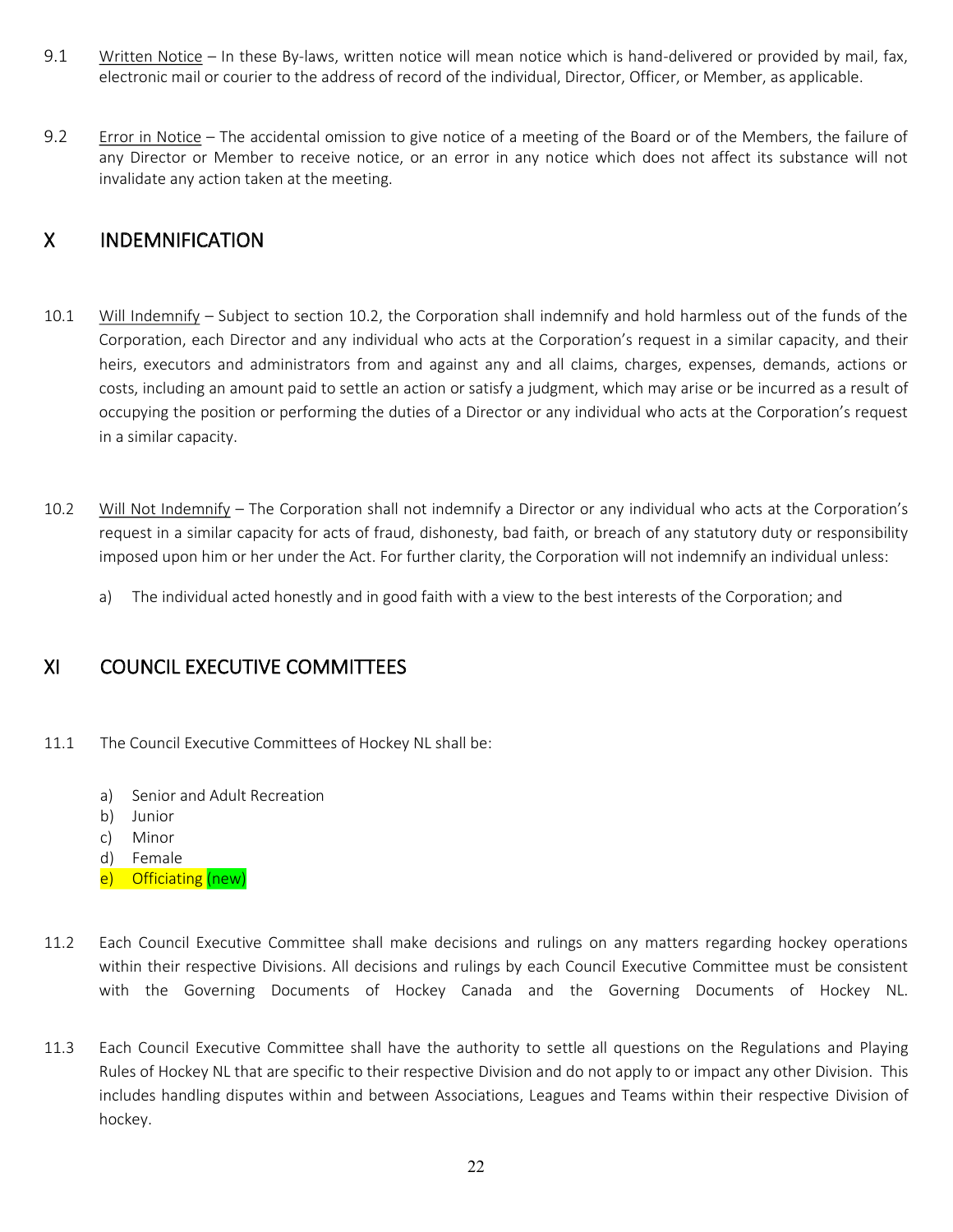11.4 Each Council Executive Committee shall, when necessary, propose to the Board changes to the Governing Documents of Hockey NL that may prove beneficial to their respective

Division of hockey.

- 11.5 Each Council Executive Committee shall annually create minimum suspensions for offences that occur within their Division of hockey that are consistent with, or more rigorous than, those established by Hockey Canada. In addition, each Council Executive Committee is responsible for ruling on offences that occur within their Division of hockey and have the discretion to strengthen any minimum suspension.
- 11.6 Each Council Executive Committee shall recommend to the Board the acceptance of new Associations and Leagues as appropriate within their respective Division. Each respective League has the authority to accept or reject applications from new Teams.
- 11.7 Each Council Executive Committee shall encourage the development and growth of the game within their respective Division.
- 11.8 Senior and Adult Recreation Council Executive Committee shall be elected by the Division Members in good standing. Such Division Members shall consist of the Leagues and Senior Teams competing in the Senior and Adult Recreation Division of hockey.
	- a) The Senior and Adult Recreation Council Executive Committee shall consist of the chair, vice-chair, secretary and a maximum of four (4) council members:
		- i. The election for a 2-year term of the chair, secretary and two (2) council members to the Senior and Adult Recreation Council Executive Committee shall take place at every second Annual Meeting of Members (odd numbered years) by Voting Members of the Division.
		- ii. The election for a 2-year term of the vice-chair and two (2) council members to the Senior and Adult Recreation Council Executive Committee shall take place at every second Annual Meeting of Members (even numbered years) by Voting Members of the Division.
		- iii. Individual roles and responsibility of the council members shall be determined by the Senior and Adult Recreation Council.
	- b) The Senior and Adult Recreation Council Executive Committee shall have the authority to conduct the affairs of Senior and Recreational Hockey as set out in the Regulations.
	- c) The Senior and Adult Recreation Council Executive Committee shall settle all questions concerning Senior and Adult Recreational Hockey, which are not specifically covered in the Regulations.
	- d) In the absence of the chair, the vice-chair will act as chairperson until the Annual Meeting of Members, at which time the election of the chair will take place.
	- e) The Senior and Adult Recreation Council Executive Committee shall organize provincial championships for Leagues and Teams competing in their Division.
	- f) The Senior and Adult Recreation Council Executive Committee shall have the authority to approve the final slate of nominated candidates for the Director position from the division that serves on the Hockey NL Board of **Directors.**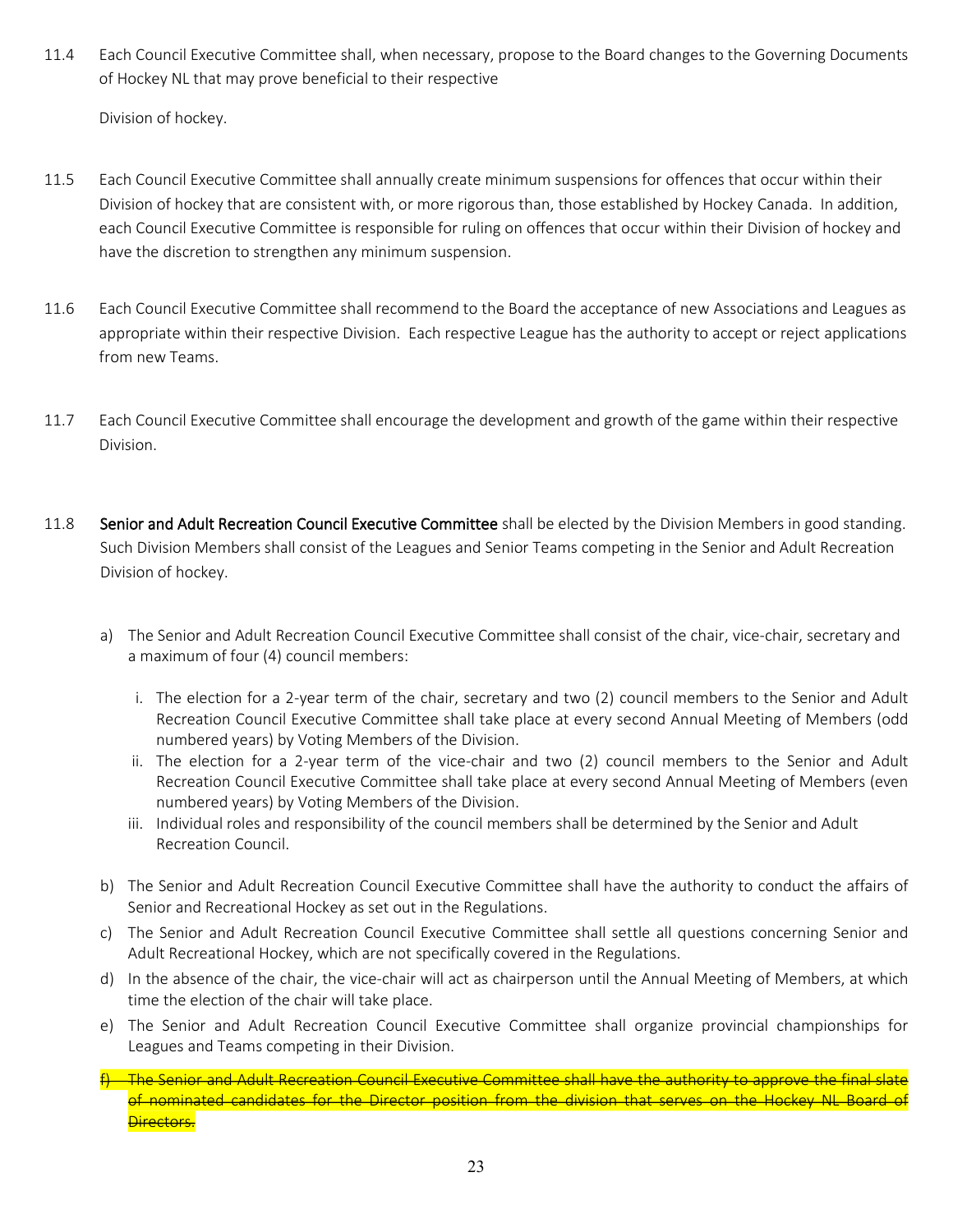- 11.9 Junior Council Executive Committee shall be elected by the Junior Division Members in good standing. Such Division Members consist of the Leagues and Teams competing in the Junior Division of hockey.
	- a) The Junior Council Executive Committee shall consist of a chair, vice-chair, secretary and a maximum of four (4) council members.
		- i. The election for a 2-year term of the chair, secretary and two (2) council members to the Junior Council Executive Committee shall take place at every second Annual Meeting of Members (odd numbered years) by Voting Members of the Division.
		- ii. The election for a 2-year term of the vice-chair and two (2) council members to the Junior Council Executive Committee shall take place at every second Annual Meeting of Members (even numbered years) by Voting Members of the Division.
		- iii. Individual roles and responsibility of the council members to be determined by the Junior Council Executive Committee.
	- b) The Junior Council Executive Committee shall have the authority to conduct the affairs of Junior Hockey as set out in the Regulations.
	- c) The Junior Council Executive Committee will settle all questions concerning Junior Hockey which are not specifically covered in the Regulations.
	- d) In the absence of the chair, the vice-chair will act as chairperson until the Annual Meeting of Members, at which time the election of chair will take place.
	- e) The Junior Council Executive Committee shall organize provincial championships for Leagues and Teams competing in the Division.
	- f) The Junior Council Executive Committee shall have the authority to approve the final slate of nominated candidates for the Director position from the division that serves on the Hockey NL Board of Directors.
- 11.10 Minor Council Executive Committee shall be elected by the Minor Division Members in good standing. Such Division Members consist of the Minor Hockey Associations and Leagues competing in Minor Division of hockey.
	- a) The Minor Council Executive Committee shall consist of a chair, vice-chair, secretary, and five (5) regional council members.
		- i. The election for a 2-year term of the chair, secretary and two (2) regional council members shall take place at every second Annual Meeting of Members (odd numbered years) by Voting Members of the Division.
		- ii. The election for a 2-year term of the vice-chair and three (3) regional council members shall take place at every second Annual Meeting of Members (even numbered years) by Voting Members of the Division.
	- b) The Minor Council Executive Committee shall have the authority to conduct the affairs of Minor Hockey as set out in the Regulations.
	- c) The Minor Council Executive Committee will settle all questions concerning Minor Hockey which are not specifically covered in the Regulations.
	- d) In the absence of the chair, the vice-chair will act as chairperson until the Annual Meeting of Members, at which time the election of chair will take place.
	- e) The Minor Council Executive Committee shall organize provincial championships for Minor Hockey Associations, Leagues and Teams competing in the Division.
	- The Minor Council Executive Committee shall have the authority to approve the final slate of candidates for the Director position from the division that serves on the Hockey NL Board of Directors.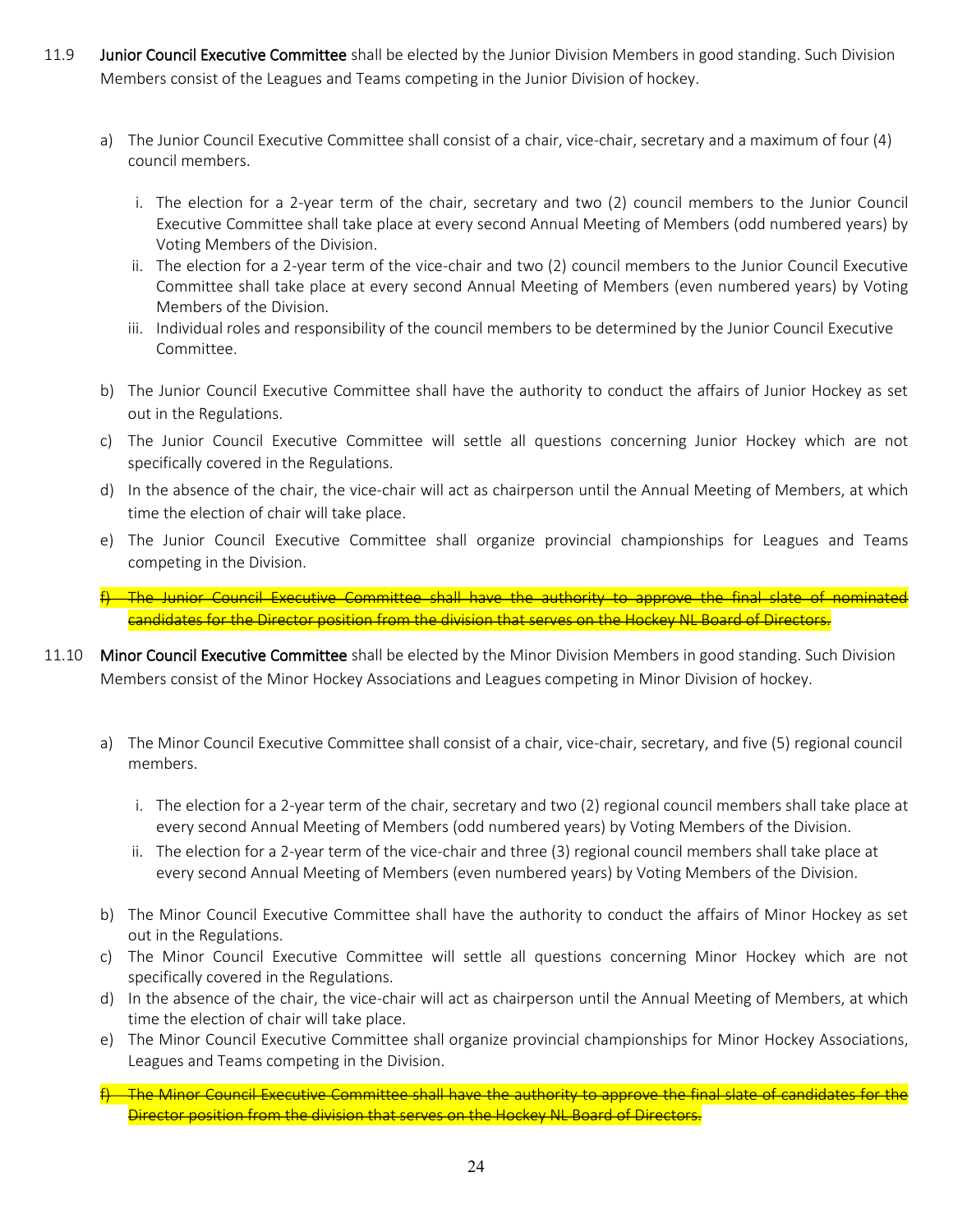- 11.11 Female Council Executive Committee shall be elected by the female Division Members in good standing. Such Division Members shall consist of female representatives of Minor Hockey Associations and female Leagues competing in the female Division of hockey.
	- (a) The Female Council Executive Committee shall consist of a chair, vice-chair, secretary and five (5) regional council members.
		- i. The election for a 2-year term of the chair, secretary and two (2) regional council members shall take place at every second Annual Meeting of Members (odd numbered years) by Voting Members of the Division.
		- ii. The election for a 2-year term of the vice-chair and three (3) regional council members shall take place at every second Annual Meeting of Members (even numbered years) by Voting Members of the Division.
	- (b) The Female Council Executive Committee shall have the authority to conduct the affairs of female Hockey as set out in the Regulations.
	- (c) The Female Council Executive Committee will settle all questions concerning female hockey which are not specifically covered in the Regulations.
	- (d) In the absence of the chair, the vice-chair will act as chairperson until the Annual Meeting of Members, at which time the election of the chair will take place.
	- (e) The Female Council Executive Committee shall organize provincial championships for Minor Hockey Associations, Leagues and Teams competing in the Division.
	- (f) The Female Council Executive Committee shall have the authority to approve the final slate of nominated candidates for the Director position from the division that serves on the Hockey NL Board of Directors.

#### The section below is new

- **11.12 Officiating Council Executive Committee** shall be elected by the Division Members in good standing and consist of the Referee in Chief, the Supervisor of Officials, Secretary (non-voting) and a maximum of five (5) Council members.
	- g) The Officiating Council Executive Committee shall consist of the Referee in Chief, Supervisor of Officials, Secretary and a maximum of five (5) Council Members:
		- iv. The election for a 2-year term of the Referee in Chief, Secretary and two (2) Council Members shall take place at every second Annual Meeting (odd numbered years) by Voting Members of the division.
		- v. The election for a 2-year term of the Supervisor of Officials and two (2) Council Members shall take place at every second Annual Meeting (even numbered years) by Voting Members of the division.
		- vi. Individual roles and responsibility of the Council Members shall be determined by the Officiating Council
	- h) The Officiating Council Executive Committee shall have the authority to conduct the affairs of the Officiating Division as set out in the Regulations.
	- i) The Officiating Council Executive Committee shall settle all questions concerning Officiating, which are not specifically covered in the Regulations.
	- i) In the absence of the Referee in Chief, the Supervisor of Officials will act as Chairperson until the Hockey NL Annual Meeting, at which time the election of Chairperson will take place.
	- k) The Officiating Council Executive Committee shall organize coverage for provincial championships for Leagues and Teams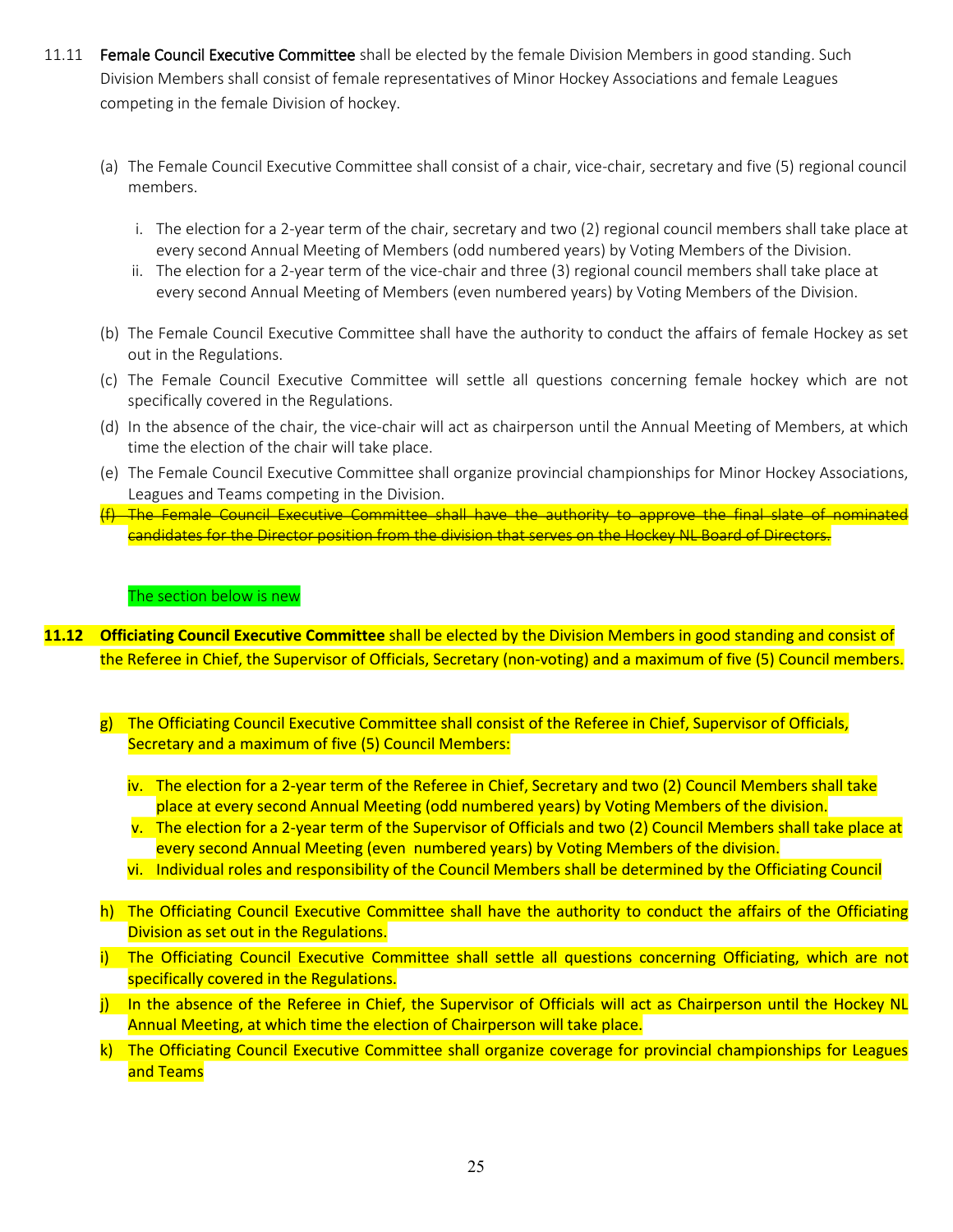## XII DISPUTE RESOLUTION

- 12.1 Any registered participant of Hockey NL shall have the right to appeal to Hockey NL regarding any dispute, difference or question arising from a decision by Hockey NL or any Member where the by-laws, regulation, playing rule or policy under which such decision was made grants such a right of appeal. No such appeal to Hockey NL may be taken until the registered participant has exhausted all rights of appeal within the Member in which such registered participant resides.
- 12.2 Any registered participant of Hockey NL shall have the right to appeal to Hockey NL when a Member to which the registered participant belongs, makes a ruling affecting such registered participant and, in that registered participant's opinion:
	- a) such decision is in conflict with the Member's or Hockey NL's articles, by-laws or regulations;
	- b) the Member committed a procedural error, or failed to provide the aggrieved party with a fair hearing; or
	- c) the Member did not have the authority or jurisdiction to make the decision.
- 12.3 An appeal may be filed with Hockey NL in disputes involving:
	- a) an inter-Member transfer; or
	- b) a refusal by a team to release a player for purposes of an Inter-member transfer to another Member or Hockey Canada member.

When a player has registered for the current season, such player may not appeal under these By-laws to secure a release and/or Inter-member transfer.

## XIII BOARD AUTHORITY

- 13.1 The Board may make final decisions and rulings on any matters regarding amateur hockey that may be brought before it, including the interpretation of the Governing Documents of Hockey Canada and the Governing Documents of Hockey NL, providing for special dispensation from such documents, or any of the matters referenced in By-law Section XII. Any decision of the Board is final and binding on all Members and registered participants and any other affected. There are no further appeals to Hockey NL from that decision.
- 13.2 All Members and registered participants shall accept as final and binding all Board decisions, and any interpretation or construction of the Governing Documents of Hockey NL made by the Board.

## XIV EXCLUSIVE JURISDICTION

14.1 The procedures outlined in Part XIII of these By-laws shall be the sole recourse available to any registered participant. No registered participant, or anyone acting on behalf of, or for the benefit of, such registered participant, shall pursue any recourse in the courts of any jurisdiction prior to exhausting all rights, remedies and rights of appeal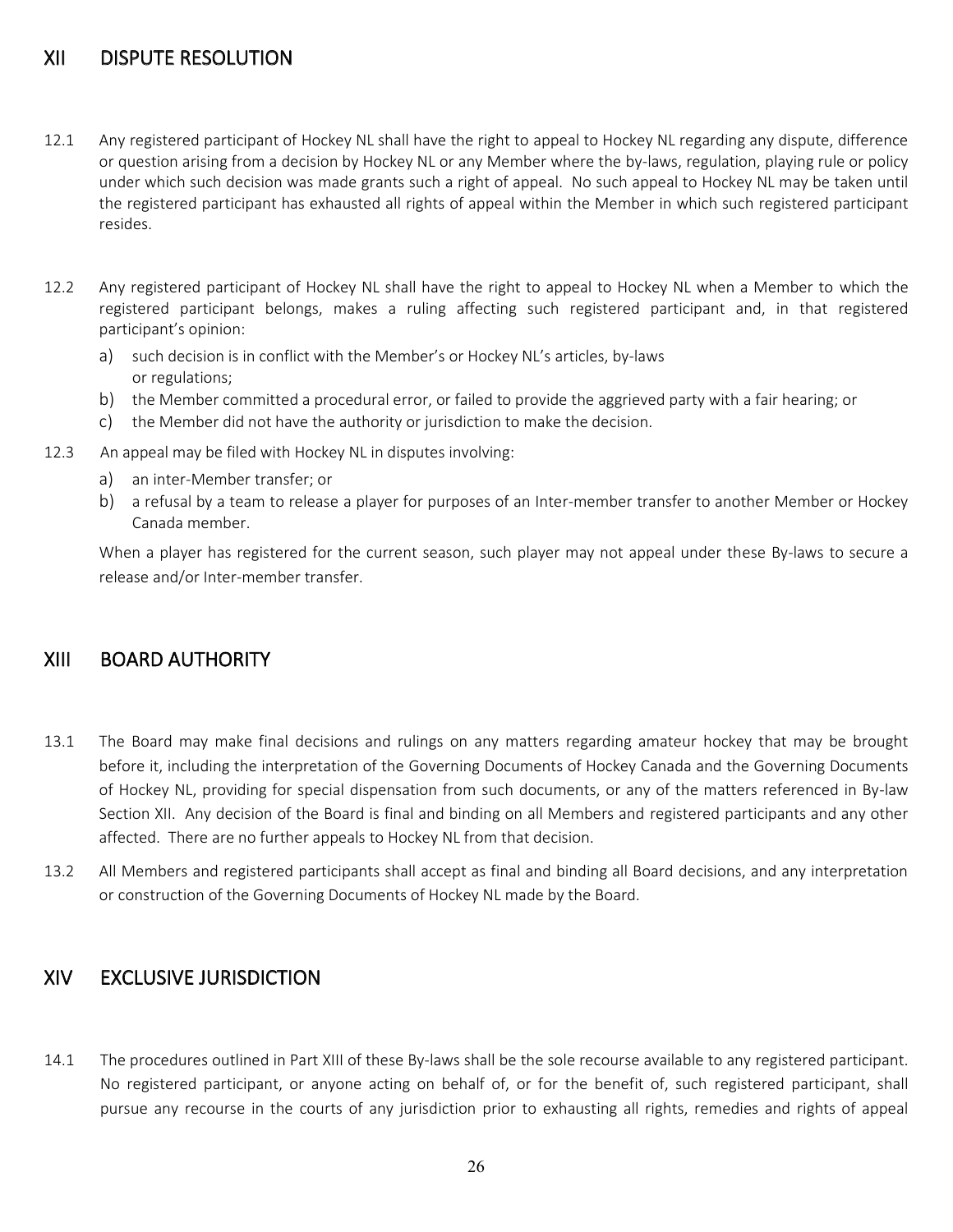under the by-laws, regulations, playing rules or policies of Hockey NL and Hockey Canada and its Members, if applicable.

14.2 All registered participants are, as regards all international matters, subject to the Statutes, Governing Documents of Hockey Canada, and related decisions of Hockey Canada.

## XV PENALTIES FOR NON-COMPLIANCE

- 15.1 Any registered participant who fails to comply with a decision of the Board or the Hockey NL Appeals and Dispute Committee acting on behalf of the Board shall be suspended indefinitely from all Hockey NL activities in accordance with By-laws 16.4.
- 15.2 Any recourse to the courts of any jurisdiction by, on behalf of, or for the benefit of, any registered participant, prior to the exhaustion of all rights, remedies and rights of appeal under the Governing Documents of Hockey NL, shall result in an automatic and indefinite suspension of such registered participant from all games and other activities under the jurisdiction of Hockey NL. Such registered participant shall also be liable for all legal costs and disbursements incurred by Hockey NL in connection with defending and/or responding to such court action.
- 15.3 Any registered participant who, having exhausted all rights, remedies and rights of appeal within Hockey NL, proceeds with court action against Hockey NL or its constituent bodies shall be liable for all legal costs and disbursements incurred by Hockey NL or its constituent bodies should the courts rule in favour of Hockey NL or its constituent bodies.
- 15.4 The President may suspend any registered participant who fails to pay the costs and disbursements described in these By-Laws in a timely manner.

## XVI HOCKEY NL APPEALS AND DISPUTE COMMITTEE

- 16.1 The Board may delegate its decision-making authority described in article XIII of these By-laws to an independent arm's length Hockey NL Appeals and Dispute Committee, whose decisions shall be final and binding.
- 16.2 The Hockey NL Appeals and Dispute Committee shall be composed of an odd number of individuals appointed by the Board, with the minimum being three (3) individuals. It shall be the duty of the Hockey NL Appeals and Dispute Committee to rule upon appeals submitted to it. The President shall appoint the Hockey NL Appeals and Dispute Committee Chair.
- 16.3 The Hockey NL Appeals and Dispute Committee, acting in place of the Board may provide for special dispensation from the Governing Documents of Hockey NL. Any decision as to what qualifies for special dispensation shall rest solely with the Hockey NL Appeals and Dispute Committee in its absolute and unfettered discretion, and the decision of the Hockey NL Appeals and Dispute Committee on special dispensation shall be final and binding upon all parties. Each decision of special dispensation shall be made on its individual merits.
- 16.4 If a team requires special assistance through any unusual situation which develops, that team may appeal to the Hockey NL Appeals and Dispute Committee, provided: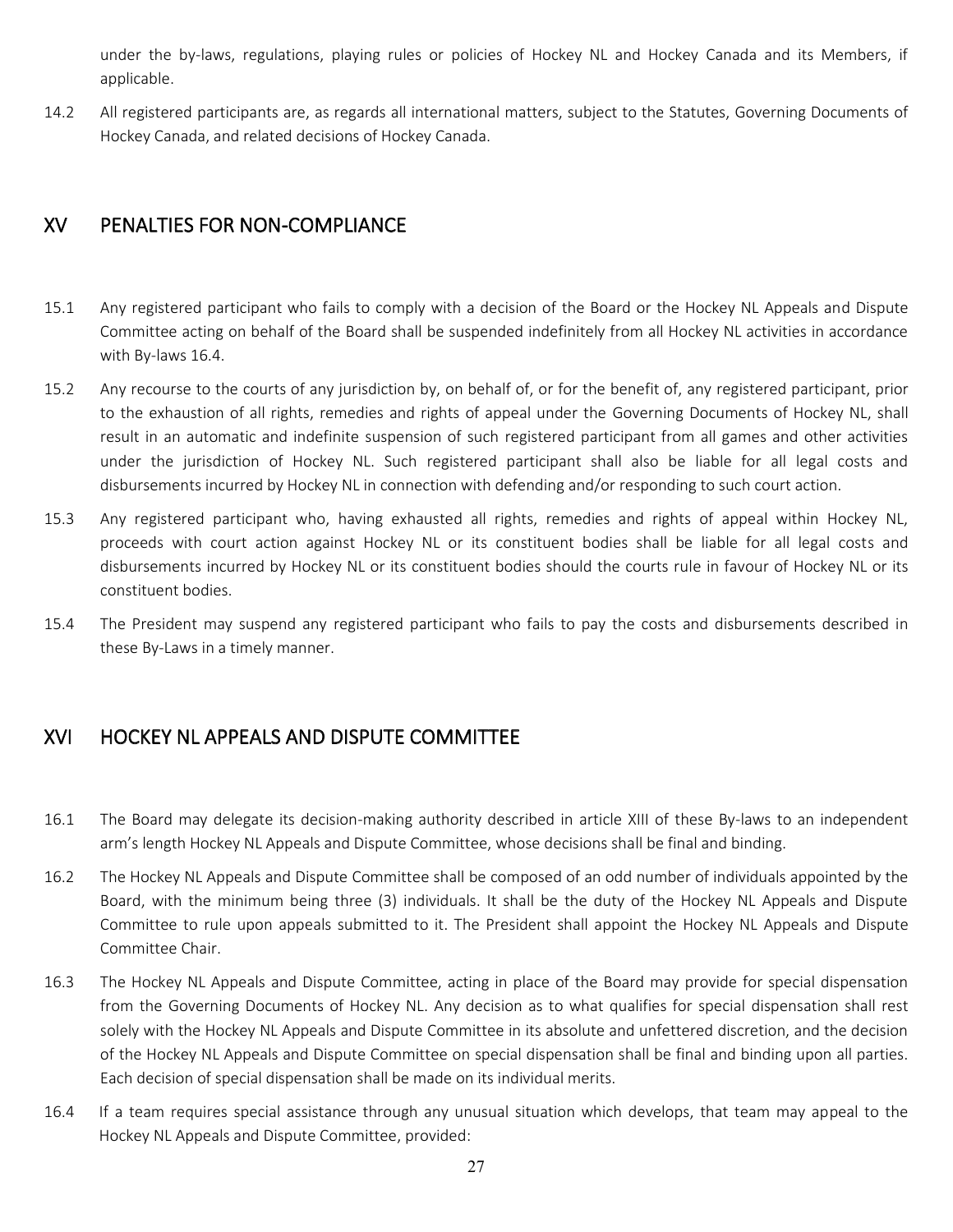- a) the appeal is submitted with the written consent of its Member accompanied by majority consent of the Teams in the League in which the Team operates;
- b) no such assistance may be granted after a date in any season, as determined in policy by the Board;
- c) the player or players, if obtained, shall be from the same or lower Categories of the same Division or from lower Divisions; and
- d) the player or players, if obtained, shall be signed by the Team no later than February 10<sup>th</sup> of that season.
- 16.5 Notwithstanding restrictions referred to in any Regulation, the Hockey NL Appeals and Dispute Committee shall have the right to hear any appeal received on behalf of any Team or individual concerning residential qualification as stated in Hockey Canada Regulation C.5, teams playing in other jurisdictions as stated in Hockey Canada Regulation B.9.
- 16.6 For minor hockey players, all appeals filed, if granted, shall only be for the current season. Minor hockey players shall be required to file a new appeal for any subsequent season, and the Hockey NL Appeals and Dispute Committee shall consider any subsequent appeal as a new appeal and shall not be bound by any previous year's decision.
- 16.7 The procedure for the filing and hearing of any appeal referenced in this By-laws shall be set out in a Hockey NL policy document entitled "Appeal Procedures of Hockey NL".

## ADOPTION OF THESE BY-LAWS

These By-laws were ratified by a Special Resolution of the Members of the Corporation at an Annual Meeting of Members duly called and held on June 11, 2021. In ratifying these By-laws, the Members of the Corporation repeal all prior By-laws of the Corporation provided that such repeal does not impair the validity of any action done pursuant to the repealed By-laws.

\_\_\_\_\_\_\_\_\_\_\_\_\_\_\_\_\_\_\_\_\_\_\_\_\_\_\_ \_\_\_\_\_\_\_\_\_\_\_\_\_\_\_\_\_\_\_\_\_\_\_\_\_\_\_\_\_

EFFECTIVE the  $\_\_\_$  day of  $\_\_\_\_\_\_\_\_\_\_\_\_\_\_\_\_$ 

(authorized signatory) (authorized signatory)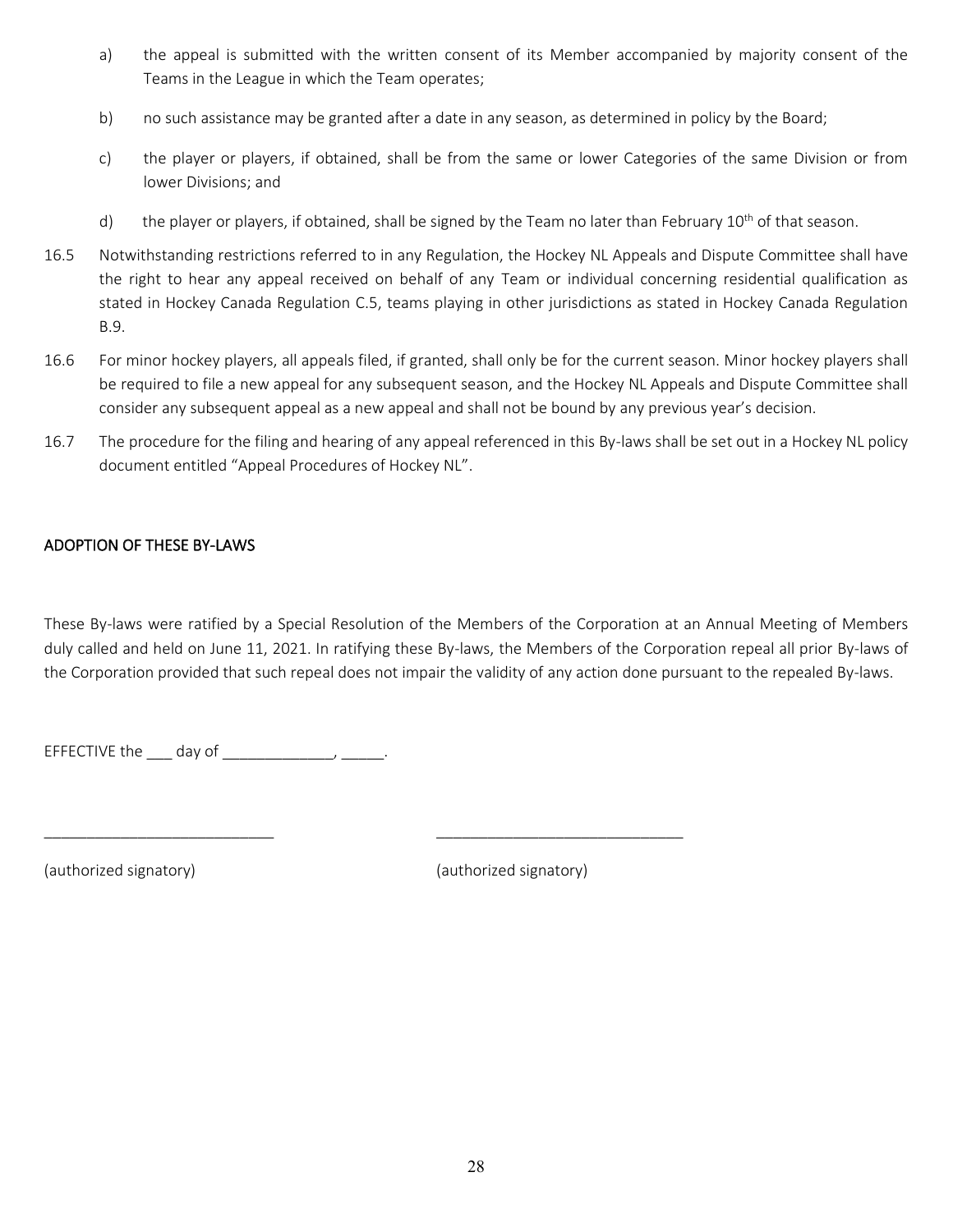#### **SCHEDULE "B"**

## **Articles of Hockey NL Inc.**



## NEWFOUNDLAND

## *THE CORPORATIONS ACT*

## FORM 4

## **ARTICLES OF AMENDMENT**

(Sections 54, 285)

| 1 - Name of Corporation               | 2 - Corporation No. |
|---------------------------------------|---------------------|
| Hockey Newfoundland and Labrador Inc. | 5004                |

3 - The articles of the above-named corporation are amended as follows:

 $\overline{\phantom{0}}$ 

The provisions of the Articles of Continuance of the Corporation, as well as all Articles of Amendment of the Corporation are hereby deleted and replaced with those provisions set forth in Exhibit '1' hereto.

| Date                      | Signature | Description of Office |
|---------------------------|-----------|-----------------------|
|                           |           |                       |
|                           |           |                       |
| For Departmental use only |           |                       |
|                           | Filed-    |                       |
|                           |           |                       |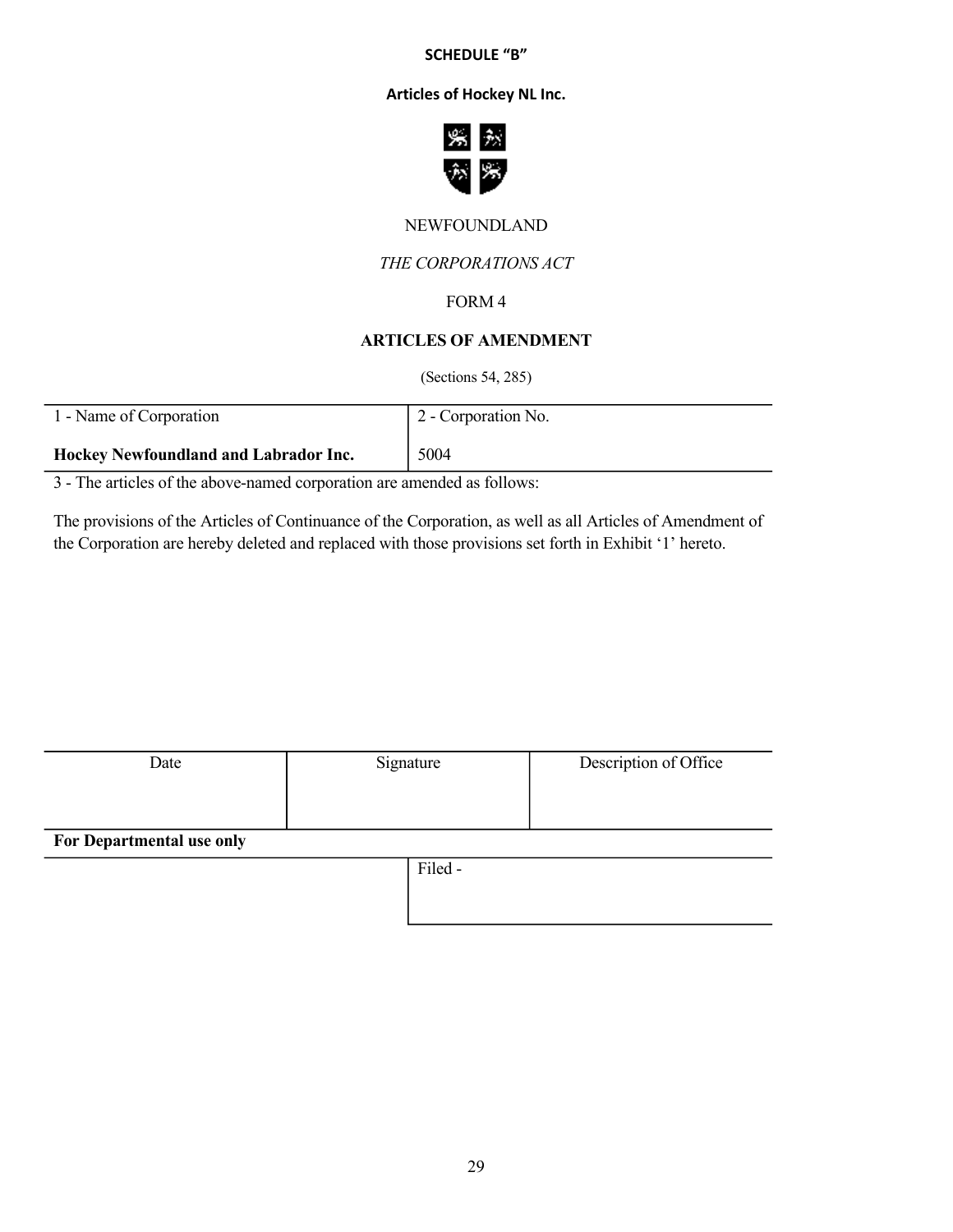#### **EXHIBIT '1'**

#### **1. Name of Corporation:**

Hockey Newfoundland and Labrador Inc.

## **2. The place in Newfoundland and Labrador where the Registered Office will be situated:**

Grand Falls-Windsor

## **3. Please indicate:**

- (a) **A minimum number of directors:** 3
- (b) **A maximum number of directors:** 30

## **4. Restrictions, if any, on business the Corporation may carry on:**

The Corporation is established for the following purposes and shall restrict itself to such activities which, in its opinion, directly or indirectly, further such purposes:

- (a) To foster and encourage the sport of hockey throughout the Province of Newfoundland and Labrador;
- (b) To promote, supervise, and regulate competition in all the recognized categories of amateur hockey within the Province of Newfoundland and Labrador and to determine the various championship teams annually;
- (c) To lay down and secure the adoption of uniform rules in Newfoundland and Labrador to act as the legislative authority;
- (d) To decide on and adjust any doubtful or disputed matters relating to the game of hockey within the jurisdiction of the Corporation;
- (e) To encourage the game of hockey in the Univerisities, Colleges, and Schools of the Province of Newfoundland and Labrador and to assist where possible in arranging playoffs for such teams; and
- (f) Any such further objects which are incidental or conducive to the attainment of the foregoing objects.

## PROVIDED THAT the Corporation

- (a) Shall not undertake any activities that would result in the revocation of its registration as a charity or as a public foundation for purposes of the Income Tax Act;
- (b) Shall not permit its directors, trustees, officers or employees to be comprised so that a majority of the same are related or do not deal at arms length; and
- (c) Shall not make non-qualified investment as defined by Section 149 of the Income Tax Act.

## **5. Other provisions, if any:**

- (a) The Corporation has no authorized share capital.
- (b) The Corporation is to be carried on without pecuniary gain to its members.
- (c) Any profits or other accretions to the Corporation are to be used only in furthering its undertaking.
- (d) Upon the Incorporation of the Corporaion each first director became a member thereof.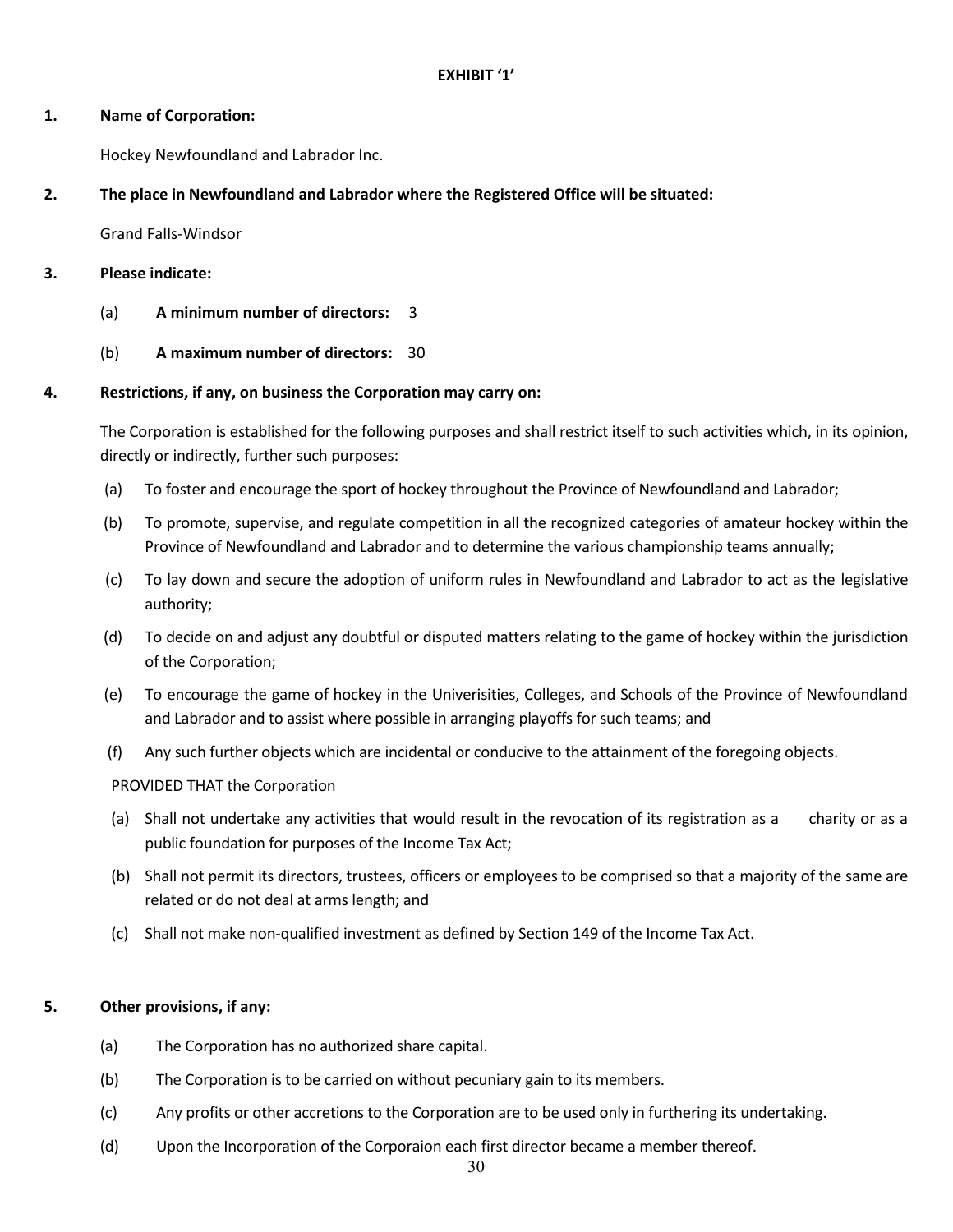(e) Upon dissolution of the Corporation and after payment of all its debts and liabilities, all remaining property shall be distributed or disposed of to organizations in the Province of Newfoundland and Labrador, the undertaking of which is charitable or beneficial to the community.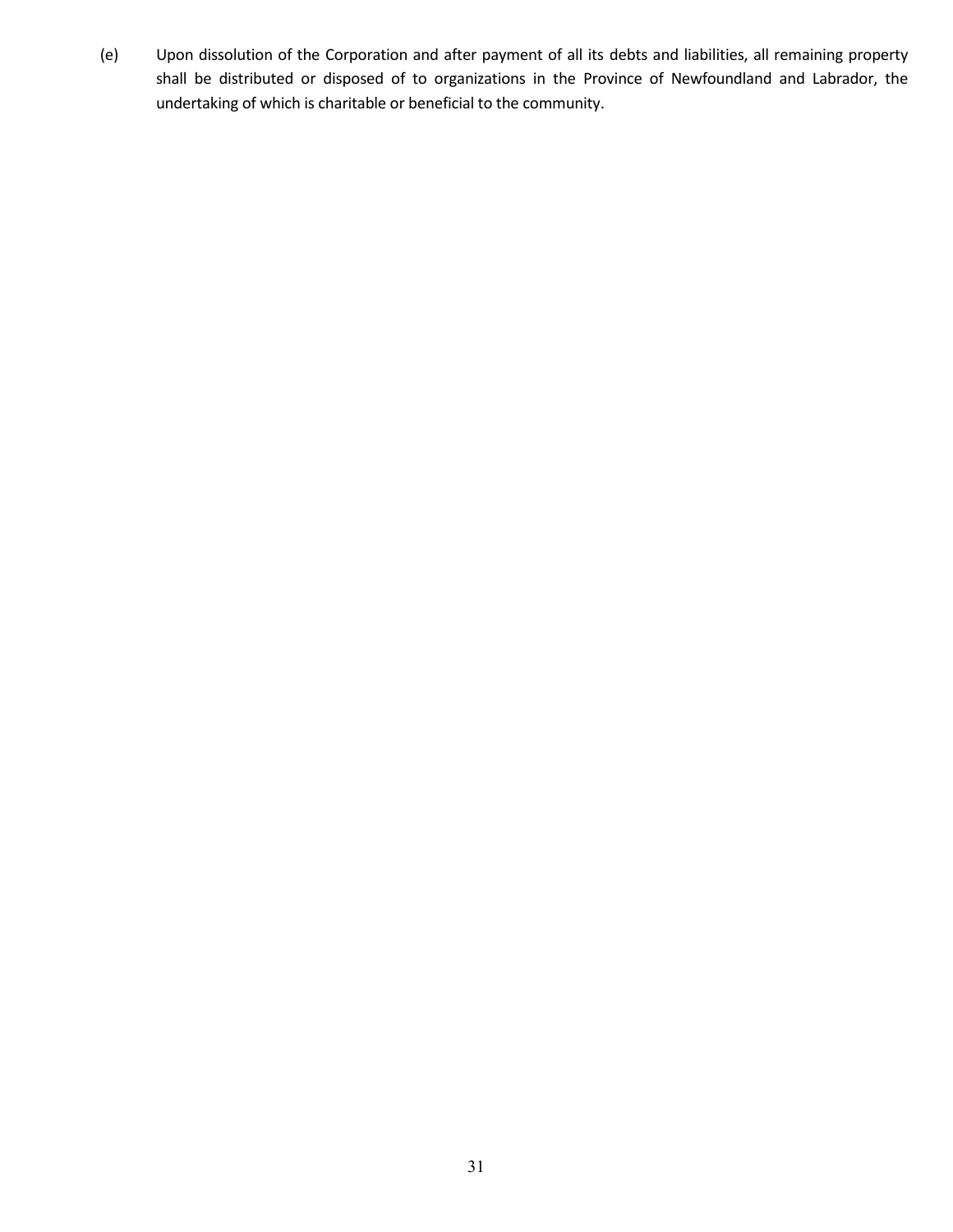## **SCHEDULE "C"**

#### **SPECIAL RESOLUTION**

#### SPECIAL RESOLUTIONS OF THE MEMBERS

#### OF

## **Hockey Newfoundland and Labrador Inc.**

## **(the "Corporation")**

*The following resolutions, passed by the members of the Corporation at a duly called annual meeting of members, are hereby passed as special resolutions of the members pursuant to the provisions of section 279 and section 429 of the* Corporations Act *(Newfoundland and Labrador, hereinafter the "Corporations Act"):*

## AMENDMENT OF ARTICLES

#### **WHEREAS**:

- **A.** The Corporation was continued under the *Corporations Act* pursuant to Articles of Continuance dated September 12, 1988 (the "**Articles of Continuance**");
- **B.** Since the filing of the Articles of Continuance with the Registrar, articles of amendment have been filed with the Registrar as follows:
	- i. Articles of Amendment dated September 24, 1997;
	- ii. Articles of Amendment dated August 31, 2001;
	- iii. Articles of Amendment dated June 30, 2005; and
	- iv. Articles of Amendment dated May 16, 2012;

(Collectively, the "**Articles of Amendment**", and together with the Articles of Continuance, the "**Articles**")

- **C.** Various by-laws of the Corporation have been passed since the incorporation of the Corporation such that there are now fifteen (15) by-laws of the Corporation (the "**By-Laws**");
- **D.** The Corporation has undertaken a corporate governance review pursuant to which various amendments have been recommended with respect to the Articles and By-Laws of the Corporation;
- **E.** The members of the Corporation wish to repeal the Articles and By-Laws of the Corporation and replace them with the draft articles of amendment and draft by-laws annexed as Schedule "A" and Schedule "B" respectively to the notice of motion calling this annual meeting of members dated June 11, 2021 (the "**Draft Amendments**").

#### **BE AND IT IS HEREBY RESOLVED THAT:**

1. As a special resolution of the members, the Articles of the Corporation be amended pursuant to section 279 of the *Corporations Act* as provided in the Draft Amendments.